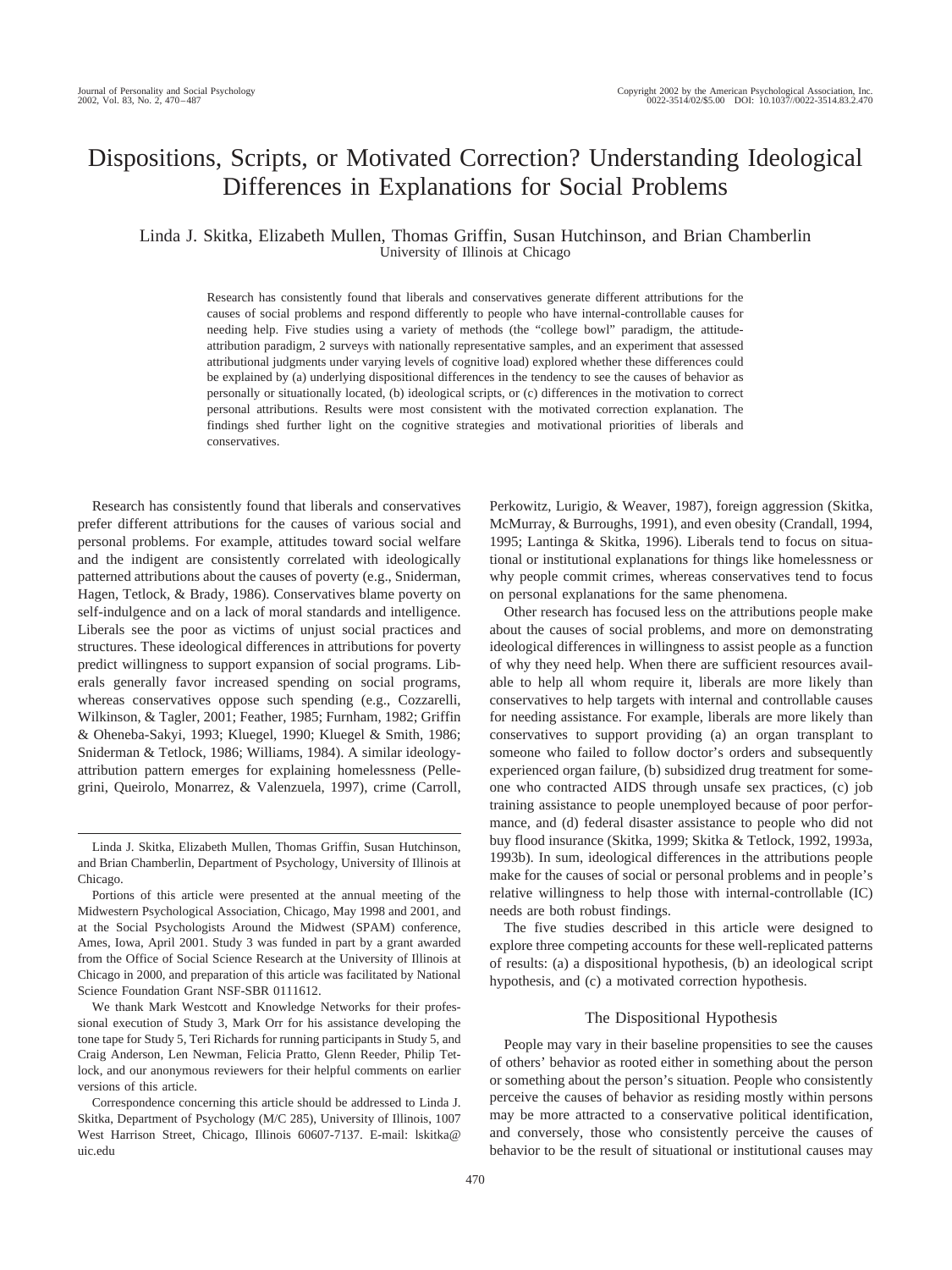be more attracted to a liberal political identification. The dispositional hypothesis therefore implies that liberals and conservatives should differ not only in the attributions they make for social problems, but for other kinds of behavior as well.

The dispositional hypothesis is consistent with several major theories that predict that political orientation or related traits are the result of early childhood experiences, family dynamics, or both. For example, the Berkeley school theorized that right-wing authoritarianism (RWA) was a consequence of Freudian ego defense mechanisms in reaction to a stern and distant father (Adorno, Frenkel-Brunswik, Levinson, & Sanford, 1950). Others taking a less psychodynamic perspective have also found support for (a) the notion that the political right and left are connected to authoritarian-paternalistic versus egalitarian-nurturing family models (e.g., McClosky & Chong, 1985; Milburn & Conrad, 1996), and (b) the role of early social learning in developing predispositions for political ideologies (Bandura, 1973).

Tomkins' (1963) ideo-affective script theory represents a blend of these perspectives, and is the most explicit in theorizing that underlying dispositions shape people's perceptions of the world, as well as their attraction to specific political orientations. Specifically, children's responses to various parental styles and reward contingencies are theorized to lead them to develop a belief that humans are either fundamentally good (humanists) or bad (normativists). These dispositional perspectives shape how the person then perceives and reacts to his or her social world, and are posited to be an important determinant of subsequent political beliefs and affiliations. Humanists and normativists are predicted to naturally gravitate toward (respectively) more liberal and conservative political orientations. Consistent with Tomkins' thesis, humanists are in fact more likely to be liberal, and normativists are more likely to be conservative in political orientation (De St. Aubin, 1996; Stone & Schaffner, 1988, 1997; Tomkins, 1963). In sum, there are theoretical reasons to believe that underlying dispositions may lead to different ways of seeing the world, that in turn lead people to adopt different political identities.

# The Ideological Script Hypothesis

Instead of differences in attributional thresholds leading people to self-identify as either liberal or conservative, the ideological script hypothesis proposes that identifying oneself as liberal or conservative leads people to adopt different explanations for social problems. Specifically, after self-identifying as either politically liberal or conservative, people may learn the corresponding attributional "party line." According to this hypothesis, attributions about the causes of social problems are post hoc explanations that justify a specific political point of view rather than a dispositionally different way of interpreting the social world. If the ideological script hypothesis is true, we should expect to see attributional differences only in contexts for which there is an easily accessible ideological script.

Consistent with the ideological script hypothesis, there is some evidence that people's opinions tend to ride the coattails of political elites. For example, Zaller (1992) found that when liberal and conservative elites both supported the Vietnam War in 1964, people who attended to politics and current events showed similar nonpartisan support for the war. By 1970, however, political elites had become much more divided about the war (liberals became increasingly against it, but conservatives continued to support the war effort), a division that was widely disseminated in the popular press. A subsequent division emerged among politically aware liberals and conservatives in the mass public. These results are consistent with the idea that lay people may base their political positions on the prevailing "party line."

# The Two Stage or Motivated Correction Hypothesis

The motivated correction hypothesis predicts that liberals and conservatives may be equally inclined to make personal attributions for why the poor are poor, why criminals engage in crime, and why obese people are obese. Where they may differ is in their motivation to correct these first-pass attributions about the causes of behavior in domains where ideological differences have been observed. According to this perspective, when attributional analysis yields a conclusion that is inconsistent with perceivers' core values or preferred conclusions, perceivers will be motivated to engage in corrective processing. This effortful processing should lead perceivers to consider the possibility of nonpersonal causes for why people might be poor, commit crimes, or are fat.

According to this hypothesis, people should be equally likely to make first-pass personal attributions about the causes of social problems—a notion consistent with Kluegel and Smith's (1986) assertion that individualism represents the dominant ideology in the United States. This hypothesis is also consistent with Gilbert and colleagues' (Gilbert, 1998; Gilbert & Krull, 1988; Gilbert, Pelham, & Krull, 1988) research on spontaneous trait inferences. According to Gilbert, people spontaneously infer personal causes for behavior, and only take into account situational information in a second, more effortful stage of reasoning, if they have sufficient motivation and cognitive resources to do so (cf., Petty & Wegener, 1993).

Similarly, Devine and colleagues (Devine, 1989; Devine, Monteith, Zuwerick, & Elliot, 1991) found that people automatically judge others in stereotypical terms. Low- and high-prejudiced people differ in the extent to which they are motivated to correct these initial stereotypical judgments. Low-prejudice people experience compunction because the automatically activated stereotypical judgments are inconsistent with their core values and beliefs about themselves as tolerant and egalitarian people. This compunction, in turn, motivates stereotype correction. High-prejudice people, in contrast, do not tend to adjust their initial stereotyped impression because they lack any particular motivation to do so.

Taken together, these lines of theory and research converge on the hypothesis that perceivers may be motivated to adjust their initial attributions when the logical conclusions of a personal attribution conflict with their values. Figure 1 details a model of ideological reasoning based on an integration of these perspectives (it should be noted that the attributional side of the model was influenced by the explanation process model proposed by Anderson, Krull, & Weiner, 1996).

The model posits that when people notice an event or problem (e.g., they notice a delay in the checkout line they are in), they need to categorize or define what they have noticed (a person using food stamps). After interpreting the event, people generate an initial explanation, which we know from previous research is likely to be a trait inference or a personal attribution (Gilbert, 1998; Gilbert & Krull, 1988; Gilbert et al., 1988). This stage of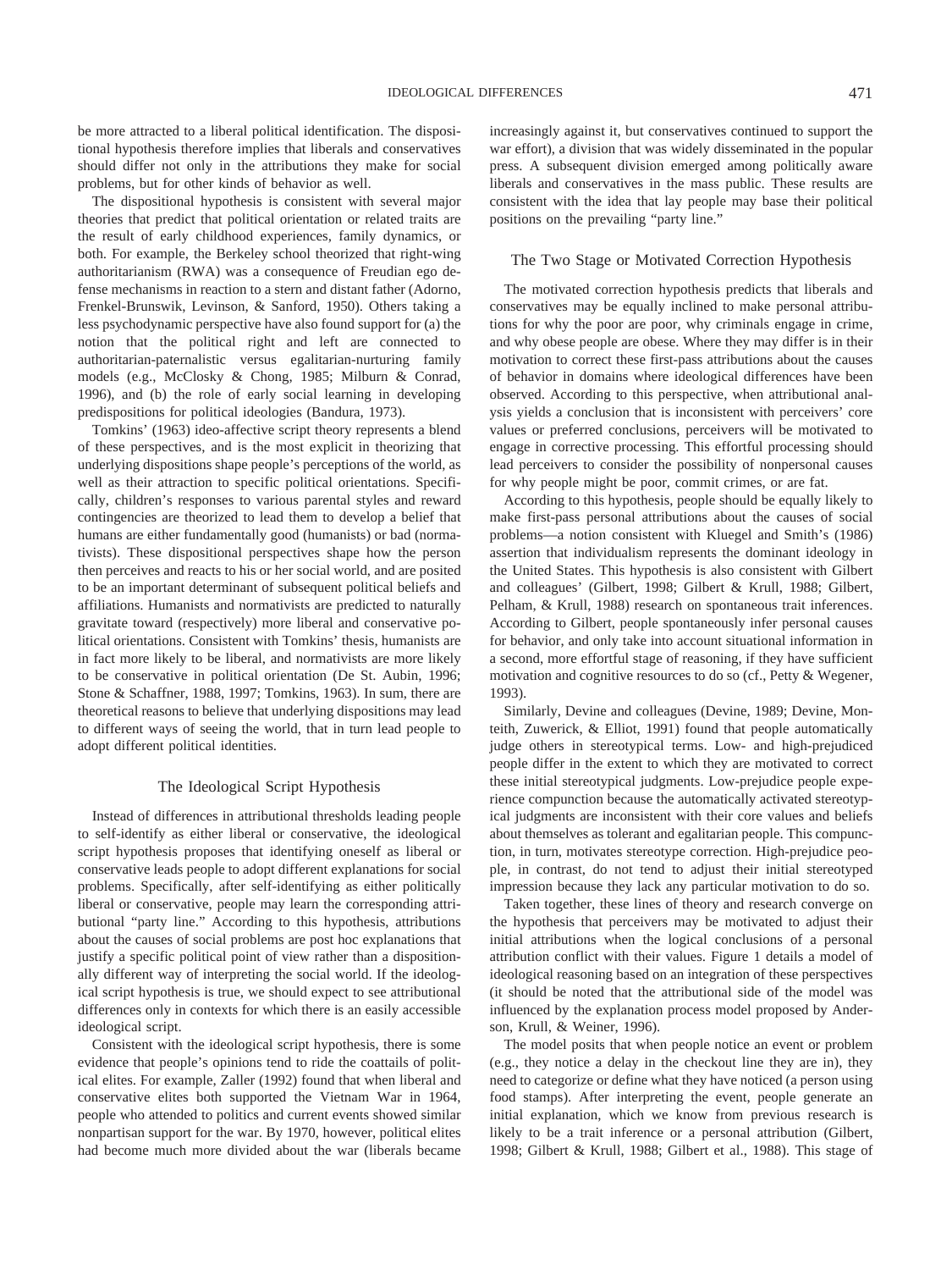

*Figure 1.* A motivated correction model of ideological reasoning.

reasoning is expected to happen in a very automatic way, on the basis of people's expectations, previous experience, and so forth. The interpretation of the event, however, may simultaneously initiate another cognitive process, that is, it might activate people's concerns with their core values. For example, witnessing a person using food stamps may lead to two separate thought processes: (a) an attributional chain of reasoning (why does this person need government assistance?), and (b) a chain of reasoning activated by values or goals—for example, thoughts about oppression, equal access to job opportunities, and humanitarian goals, or thoughts about values associated with self-reliance and the protestant work ethic.

If initial attributional analysis and activated values lead to consistent conclusions, processing will stop. If activated values and initial attributions lead to inconsistent logical conclusions, however, people will be motivated to continue processing, presuming they have the time and cognitive resources to do so (see Festinger, 1957, and Heider, 1958, for detailed discussions of the psychological pressure toward consistency).

In sum, the motivated correction hypothesis suggests that (a) the observed tendency for liberals to prefer situational explanations and to be more likely to help people with IC causes of need is the result of a cognitively effortful correction process, (b) we should observe ideological differences in preferences for personal versus situational attributions only in contexts where people are motivated by value conflict or other ideologically based goals to engage in second-stage processing, and (c) liberals and conservatives are equally capable and likely to engage in second-stage processing should value conflict or other ideological goals provide the motivation to do so.

There is some preliminary evidence that supports the motivated correction hypothesis. For example, Skitka (1999) found that although liberals and conservatives were equally likely to attribute responsibility to flood victims and communities who did not take precautions against flood damage (i.e., those who did not use local tax dollars to build flood walls or levees), liberals were more willing than conservatives to support providing humanitarian aid for these victims. Of interest, this ideological difference was not mediated by the attributions people made for why flood victims needed help. Despite perceiving disaster victims who did not take precautions against flood risks as responsible for their plight, liberals nonetheless supported providing these people humanitarian assistance; conservatives did not. Political orientation had a direct, rather than attributionally mediated, effect on willingness to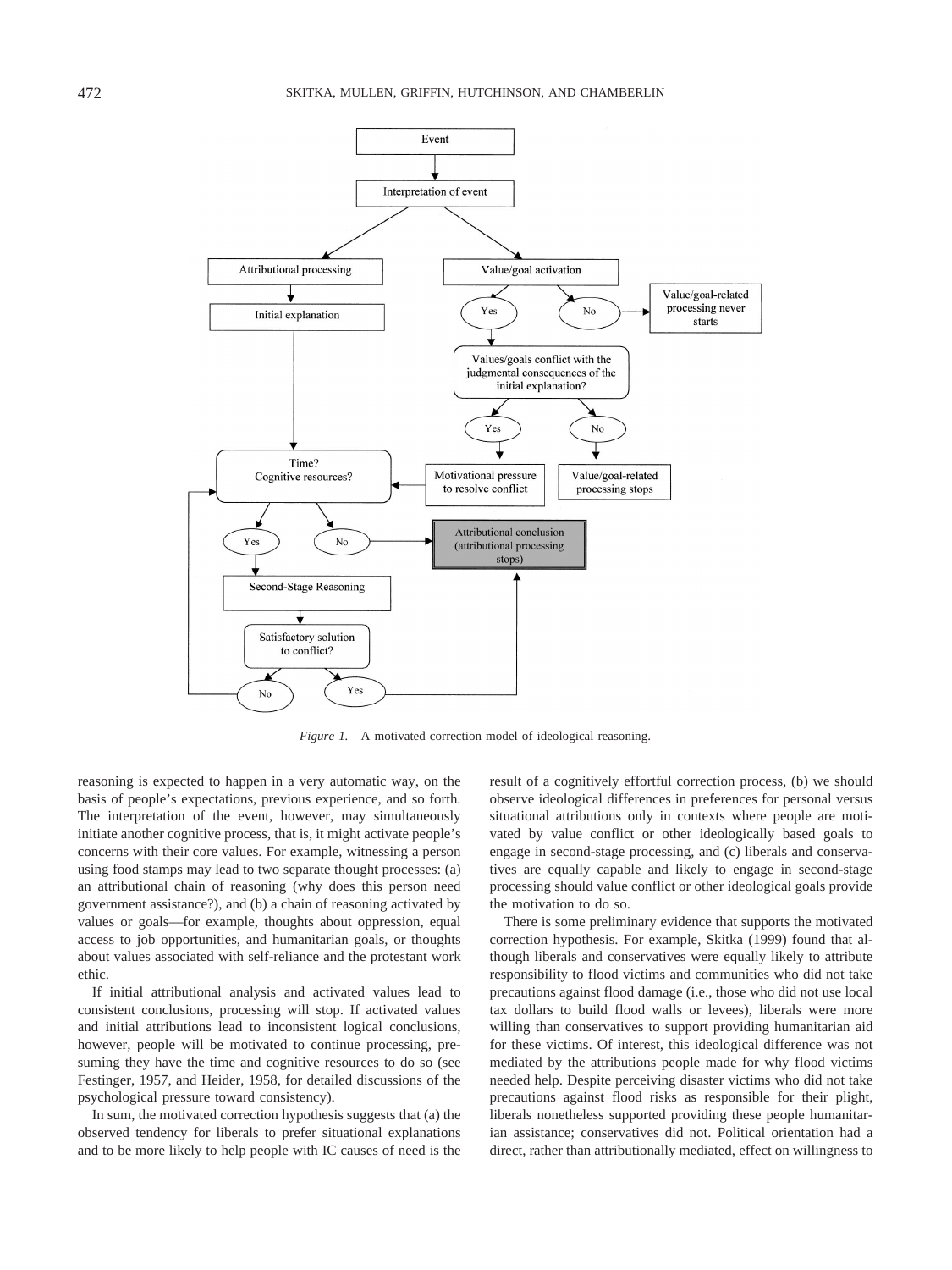provide disaster assistance, a result that is consistent with motivated correction but inconsistent with the dispositional or ideological script hypotheses. Other research in the domains of support for social welfare programs (Zucker & Weiner, 1993) and abortion (Zucker, 1999) has also reported direct effects of political orientation that are consistent with a motivated correction interpretation when testing the implications of Weiner's (1986) attributionaffect-action model. In each of these domains, liberals' commitment to specific values (e.g., egalitarian access to minimum subsistence or women's autonomy) conflicted with the typical consequences of an attribution of personal responsibility.

Although each of the examples of possible correction cited here involve conflicts between attributions and values that liberals hold especially dear, the motivated correction hypothesis would nonetheless posit that conservatives will similarly be motivated to engage in second-stage reasoning when the attribution-affect sequence leads to conclusions that are at odds with conservative values or goals. Given, however, that (a) conservative belief systems are heavily invested in the value of self-reliance and individualism, which will rarely conflict with personal attributions for social or personal problems, and (b) liberals' ideological belief systems are more likely than conservatives' to contain commitments to conflicting values (e.g., both individualism and humanitarianism; see Tetlock, Peterson, & Lerner, 1996), it may not be surprising that we have more empirical examples of correction on the part of liberals than conservatives.

Before describing the studies that tested the implications of the dispositional, ideological script, and motivated correction hypotheses, we first will more fully clarify what we mean by political orientation and ideology.

# Political Ideology and Personality

Theorists have organized a variety of overlapping personality and attitudinal variables into ideological/affective/cognitive stylistic "resonances" (Alker & Poppen, 1973; Carroll et al., 1987). One resonance, cognitive conservatism, combines support for traditional power structures and opposition to egalitarianism with personality measures of dogmatism, authoritarianism, and intolerance of ambiguity (a resonance reminiscent of the classic work on authoritarianism—Adorno et al., 1950). The second resonance, liberal humanism, combines a liberal political orientation, egalitarianism, and humanism (e.g., Carroll et al., 1987; Eysenck,  $1971$ ).<sup>1</sup> The close conceptual and empirical links between personality and political ideology have also been noted by other researchers (e.g., Hogan & Dickstein, 1972; Tetlock, 1984). Focusing on operational definitions, one could argue on both conceptual and psychometric grounds that an item such as "Many poor people simply don't want to work hard" could just as easily be part of an ideology, attitude, or an authoritarianism scale.

Our position is that we will gain a more robust understanding of individual differences in political ideology and personality when we concentrate empirical effort on assessing well-replicated, broad-band resonances or their indicators, rather than attempting to isolate the intercorrelated components of each resonance (Skitka & Tetlock, 1993b). When possible, we used a variety of indicators to tap these resonances (e.g., Altemeyer's, 1988, RWA scale; Katz & Hass's, 1988, liberal-humanism scale; self-reported liberalism/ conservatism). However, these lengthy assessment batteries were

not as amenable for either telephone or web-based surveys, where the trade off between respondent burden and response rates is a greater concern. In these cases, we used a proxy "likes and dislikes" measure of political orientation. Conover and Feldman (1981) argued that people's ideological identifications (i.e., "I am a liberal" or "I am a conservative") are derived primarily from whether they like or dislike liberals or conservatives (see also Levitin & Miller, 1979). One way to measure relative degrees of liberalism and conservatism is therefore to collect ratings of participants' like or dislike of liberals and conservatives, respectively, and to subtract one rating from the other. Nonzero difference scores reflect strength of ideological orientation (Knight, 1999). Bauman and Skitka (2001) found that the correlation between a political ideology factor score based on measures of RWA, liberal humanism, and self-reported political orientation, and a like– dislike measure, was strong  $(r = .69)$  and that both operationalizations of political orientation showed satisfactory discriminant validity.

For ease of presentation, we will refer to liberals and conservatives and political orientation and ideology, regardless of the method used to identify them, instead of using the more cumbersome labels of *cognitive conservatism* and *liberal humanism*.

Our goal of the five studies that will be described next was to explore which account—the dispositional, ideological script, or motivational correction—provides the best explanation for observed liberal-conservative differences in attributions and in willingness to help others as a function of these attributions.

# Study 1

In Study 1, we used the classic "college bowl" game methodology developed by Ross (1977) to explore whether liberals and conservatives were differentially likely to make personal attributions in a nonpolitical context. Participants read a description of two students who were asked to participate in a quiz game. Two students were described who were randomly assigned the role of being either the quizmaster (who generated a number of questions based on his idiosyncratic knowledge to pose to the contestant) or the contestant. The story described the contestant as correctly answering only one of the five questions presented by the quizmaster. If perceivers take into account the situation—that is, that the quizmaster and contestant roles were randomly assigned—they should realize that the quizmaster would be likely to have fared just as poorly as the contestant if their roles had been reversed.

If liberals and conservatives dispositionally differ in their preferences for personal versus situational attributions, conservatives should be more likely than liberals to estimate the students' intel-

<sup>&</sup>lt;sup>1</sup> This result reflects the widespread reliance on college student samples drawn from one country (the United States) and from a narrow band of time (late 20th century). Other possible resonances include libertarianism (strong needs for autonomy fused with support for "liberalism" on social issues and "conservatism" on economic issues) or coercive egalitarianism (envy and resentment of wealthy fused with support for authoritarian means of redistributing wealth). Similarly, as political orientation approaches the true extremes on either the left or the right, they begin to increasingly resemble each other in terms of cognitive rigidity (see Mc-Closky & Chong, 1985). True left-wing authoritarians, however, are very rarely observed except in specific politically elite and European samples.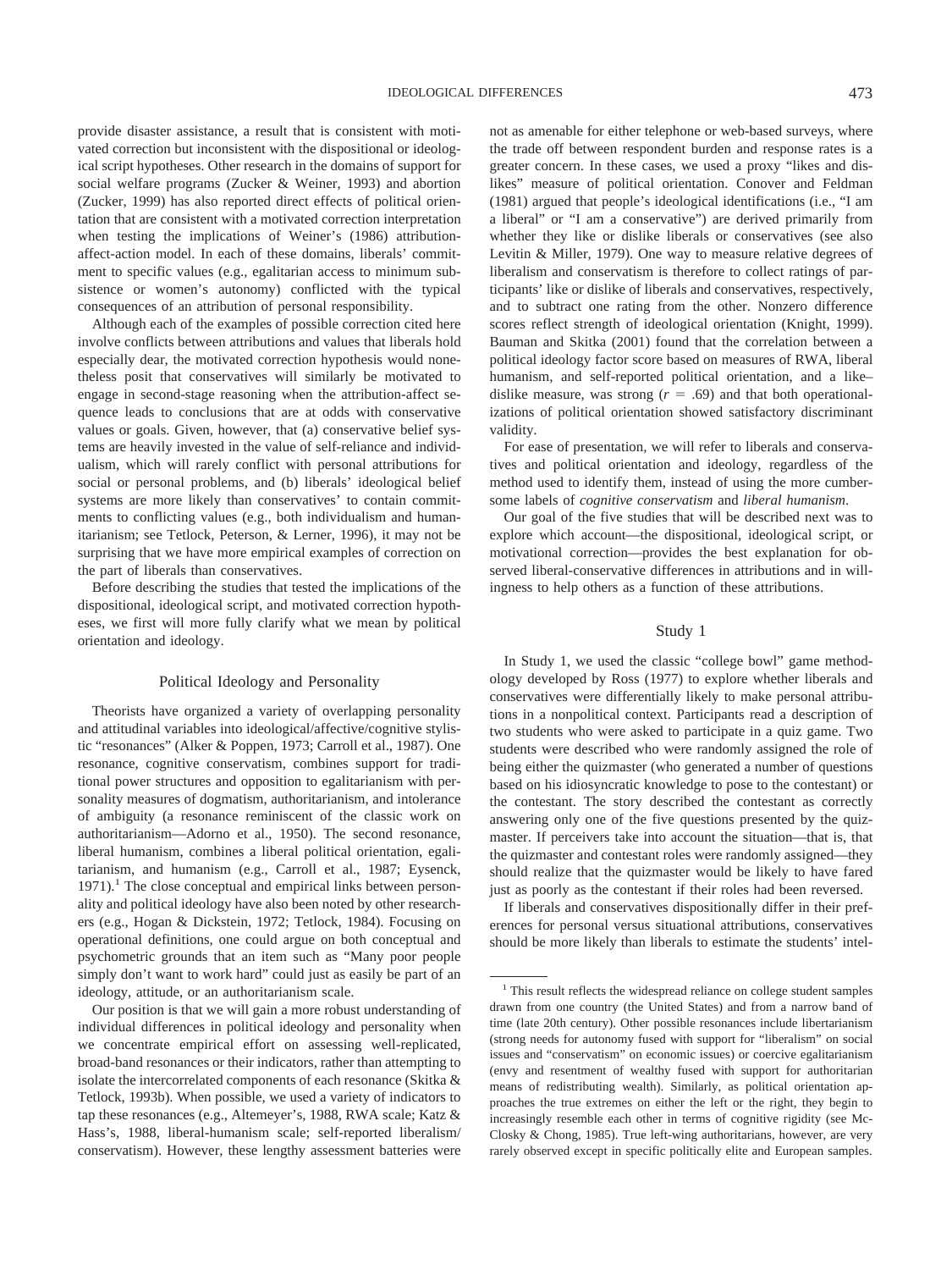ligence on the basis of the salient personal factors and to discount available situational cues. That is, conservatives should see a greater difference between the quizmaster and contestant's intelligence than liberals. In contrast, if attributional differences for the causes of social problems are rooted more in ideological scripts than dispositional preferences for personal versus situational explanations, liberals' and conservatives' attributions about the students' relative intelligence should not be different, because there is no easily available ideological script for why people might perform well or poorly as a quiz game contestant or quizmaster.

The motivated correction hypothesis can also provide an account for why we might expect to see ideological differences in the college bowl context. The participants' task in this experiment is to estimate the quizmaster's and contestant's intelligence. Academic debates about the malleability of intelligence have raged for years, and the arguments on the side of both nature and nurture have taken on a distinct ideological flavor. For example, Herrnstein and Murray (1996) argued in their controversial book *The Bell Curve* that inherited intelligence, not environment, is the primary determinant of a variety of social behaviors, including class, socioeconomic level, crime, educational achievement, welfare, and even parental styles. Critics suggest that *The Bell Curve* represents a conservative political agenda masquerading as research (e.g., Gould, 1996; Kincheloe, Steinberg, & Gresson, 1997), with one critic going so far as to claim that it "lays the political, ideological, economic, and paramilitary groundwork for fascism" (Rosenthal, 1995, p. 44), and for others to warn that a focus on supposed differences in intellectual ability leads to inequality, social injustice, racism, and sexism (e.g., Fischer et al., 1996; Robitaille & Robeck, 1995). Simply quantifying intelligence has been argued (by liberals) to be an ideologically conservative effort to place individuals into "awkward, arbitrary categories" (Hitchens, 1994), and that assessments of human intelligence contradict the formal American commitment to equality (Hayman, 1998). Defenders of *The Bell Curve* argue that attacks on *The Bell Curve* are based on empirically groundless commitments to egalitarian values that blind liberal scholars to real individual differences (e.g., Weyher, 1998).

In sum, even though one could make an argument for either a liberal or a conservative political agenda on the basis of the data presented in *The Bell Curve* (see Gottfredson, 1997, for detail), these academic debates nonetheless point to the apparent tension between liberals' commitment to egalitarianism and making personal attributions for intelligence. No such clear value conflict exists for conservatives. Therefore the motivated correction hypothesis predicts an interaction: Conservatives should see the quizmaster as more intelligent than the contestant, but value conflict should motivate liberals to see the targets as equal, and above the midpoint (because it is a presumed positive liberal bias), in intelligence.

### *Method*

### *Participants*

Seventy-eight undergraduates completed questionnaires in partial fulfillment of class requirements for an introductory psychology class.

### *Design*

This study was based on a 2 (political orientation: liberal, conservative)  $\times$  2 (target: quizmaster, contestant) mixed-factor experimental design.

# *Procedure*

Participants were told that their task was to read a brief story, and then to make a number of ratings about their impressions of the characters. The story described how a professor selected two student volunteers to come up in front of a class to participate in a trivia game. The students were described as being randomly assigned into the role of a quizmaster or contestant by drawing straws. The quizmaster was asked to generate five questions from his idiosyncratic knowledge, with the stipulation that he knew the correct answer to all five questions. Joe (the quizmaster) subsequently posed his questions to the other student (Stan, the contestant). For example, Joe asked, "What cowboy movie actor's sidekick is Smiley Burnette?," to which Stan looked puzzled, and finally replied, "I really don't know. The only movie cowboy that pops to mind for me is John Wayne." Joe asked four additional questions (selected at random from the game *Trivial Pursuit*). Stan was described as answering only one of the five questions correctly.

After reading the story, participants were asked a number of questions, including their impressions of both Stan's and Joe's intelligence on a  $-4$ (*very unintelligent*) to 4 (*very intelligent*) scale.

### *Measures*

In addition to making attributions about the intelligence of the quizmaster and contestant described in the story, participants also completed Altemeyer's (1988) RWA scale and two self-report, single-item measures of political orientation ("How liberal or conservative do you tend to be when it comes to social policy?," and "How liberal or conservative do you tend to be when it comes to economic policy?" each using 7-point scales that ranged from *very liberal* to *very conservative*). A principalcomponents analysis of these three measures yielded a single-component solution. *z* scores on the three scales were therefore created (to make units of measurement equivalent), and averaged to yield an index of political orientation. The middle 10% of the scores were dropped to avoid classification errors, leaving 33 conservatives and 34 liberals in the sample.

### *Results*

Results of a target (quizmaster, contestant) and political orientation of the perceiver (liberal or conservative) mixed-design analysis of variance (ANOVA) indicated that our results replicated previous correspondence bias research (Ross, 1977). Specifically, participants perceived the quizmaster to be more intelligent  $(M = 1.51)$  than the contestant  $(M = 0.89)$ ,  $F(1, 65) = 7.70$ ,  $p <$ .01,  $\eta^2 = .10$ .

However, the political orientation of the perceiver qualified this result,  $F(1, 65) = 5.05$ ,  $p < .05$ ,  $\eta^2 = .07$ . As can be seen in Figure 2, liberals perceived the quizmaster and contestant to be equal in intelligence,  $F(1, 65) < 1$ , but conservatives rated the contestant to be lower in intelligence  $(M = 0.39)$  than the quizmaster ( $M = 1.38$ ),  $F(1, 65) = 12.42$ ,  $p < .01$ ,  $\eta^2 = .29$ .

#### *Discussion*

The observation of ideological differences in this experimental context was consistent with the predictions of both the dispositional and motivated correction hypotheses, but inconsistent with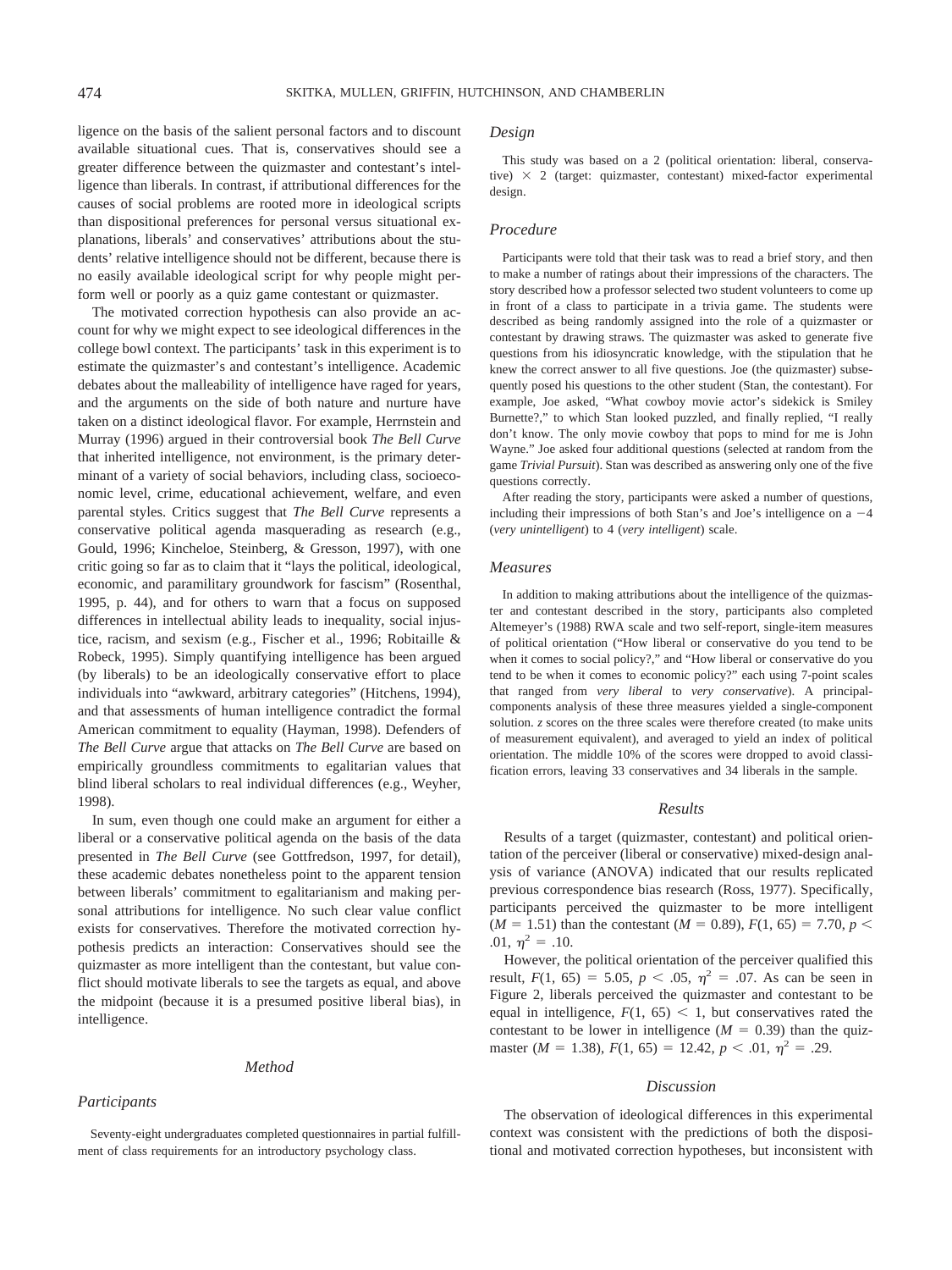

*Figure 2.* Mean intelligence ratings of the quizmaster and contestant as a function of political orientation in Study 1.

the predictions of the ideological script hypothesis. Although these results cannot conclusively differentiate between the dispositional and motivated correction hypotheses, the fact that liberals rated both the quizmaster and the contestant well above the midpoint in intelligence is consistent with an apparent liberal bias, that is, everyone can be equal and high in intelligence. These results, however, are preliminary at best. Very little research has explored whether there are ideological differences in attributions people make in nonpolitical contexts, so replication is especially important. Study 2 was therefore designed to conceptually replicate the findings of Study 1 by adopting another classic research paradigm designed to test people's baseline propensity to take into account personal versus situational information.

# Study 2

We modeled Study 2 after Jones and Harris's (1967) attitudeattribution paradigm. Jones and Harris had research participants guess the true opinion of another student on the basis of reading an essay the student presumably had written. In one condition of the study, participants were told that the author of the essay had freely chosen their essay position (either pro- or anti-Castro), thereby making it easy to guess the essayist's opinion. In the other condition, participants believed that the author had no choice about the position to take in their essay because they had been assigned their position as a participant in a debate. Although research participants perceived a smaller difference in opinion between the pro- and anti-Castro essayists in the no-choice as compared with the choice condition, on the whole, participants still assumed that the content of the essay reflected the author's true feelings even in the nochoice condition.

If the dispositional hypothesis is correct, political orientation should moderate participants' tendency to see a difference between the pro- and anti-essayists' opinions. Specifically, liberals should report a smaller difference than conservatives between their guesses of the true attitudes of essayists who are randomly assigned to their positions (pro or con) on some issue, especially when situational cues are made salient and available. In contrast, the ideological script hypothesis predicts that the political orientation of the perceiver should have no impact on perceivers' attitude attributions, because there is no available ideological script to suggest what the authors' true attitudes should be. The motivated correction hypothesis also predicts an absence of ideological differences in attributed attitudes. Although liberal values might motivate corrected intelligence assessments (in a context like Study 1), neither liberal nor conservative values or goals are implicated in attributing someone's true attitude on the basis of an essay written under no-choice conditions.

### *Method*

#### *Participants*

Three hundred ninety-nine undergraduates participated in the study in partial fulfillment of requirements for an introductory psychology course. None of the participants in this study participated in Study 1.

### *Design*

This experiment was based on a 2 (author's assigned position: pro, anti)  $\times$  2 (salience of situational constraints: low, high)  $\times$  2 (essay topic: welfare reform, tuition increase) experimental design with political orientation as a covariate.

### *Procedure*

On arrival at the laboratory, half of the participants were asked to write an essay on a specific issue and were given no choice on their essay position (the high-situational-salience condition). The other participants were not asked to write an essay (the low-situational-salience condition).

Participants were then handed a photocopied, hand-written essay on the topic of either tuition increases at the university or welfare reform. Half of the participants received a pro-version of the essay; the other half received an anti-version of the essay (it should be noted that all essays were pretested to ensure that they were of equal quality and were based on a compilation of actual student arguments on these issues). All participants were told that the essayists had been randomly assigned what position to write about in their essay. After reading the essay, participants were asked to guess the essayists' true opinion on the issue on a 9-point scale rated from 4 (*strongly against a tuition increase or welfare reform*) to 4 (*strongly in favor of a tuition increase or welfare reform*).

### *Measures*

The same measures of political orientation used in Study 1 were used in Study 2, but the continuous version of the political orientation measure was retained.

### *Results*

Unlike Study 1, the results of Study 2 found no support for the hypothesis that political orientation moderated whether people considered situational information when guessing an essayist's true opinion. There was no relationship between political orientation and the tendency to guess that essayists' attitudes were the same as the position they took on their essay,  $r = .01$ , *ns*.

Analysis of the 2 (author's assigned position: pro, anti)  $\times$  2 (salience of situational constraints: low, high)  $\times$  2 (essay topic: welfare reform, tuition increase) between-subjects ANOVA revealed three significant effects on attributed opinion: a topic main effect,  $F(1, 395) = 18.15$ ,  $p < .01$ ,  $\eta^2 = .04$ ; a position main effect,  $F(1, 395) = 139.09$ ,  $p < .01$ ,  $\eta^2 = .26$ ; and a Topic  $\times$ Position interaction,  $F(1, 395) = 35.50, p < .01, \eta^2 = .08$ .

Participants rated essayists as less likely to agree with a tuition increase ( $M = -0.97$ ) than welfare reform ( $M = 0.22$ ). When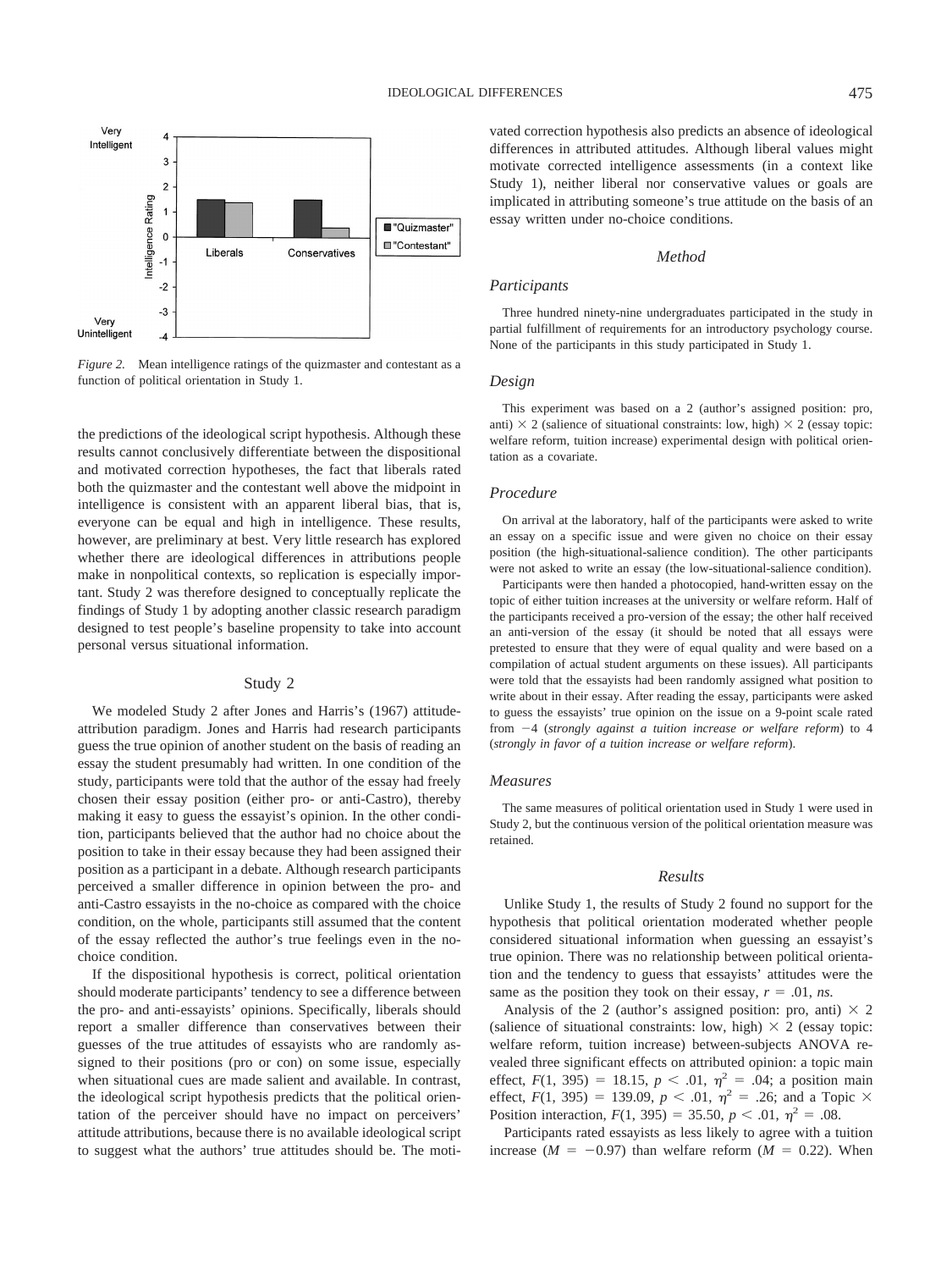averaging across essay topic, results also replicated Jones and Harris's (1967) finding that research participants discounted the fact that the authors' position on the essay was assigned, not chosen. That is, participants reported that the pro-issue essayists' attitude was more pro-issue  $(M = 1.27)$  than the anti-issue essayists' attitude, which was perceived to be more anti-issue (*M*  $-2.02$ ).

These results, however, varied as a function of essay topic. Analysis of simple effects indicated that results only strongly replicated Jones and Harris's (1967) original findings in the welfare-reform context. Although participants perceived the authors of pro- and anti-issue essays to be different in their true attitudes in both the welfare reform,  $F(1, 395) = 161.84$ ,  $p < .01$ ,  $\eta^2$  = .54, and tuition-increase contexts,  $F(1, 395) = 18.69$ ,  $p <$ .01,  $\eta^2$  = .06, the effect was clearly much stronger in the welfare reform than the tuition-increase condition. Moreover, participants were less likely to infer essay-attitude correspondence when they were asked to guess the true attitude of the author of a pro-tuitionincrease essay (see Figure 3 for more detail). Our college student sample was clearly not prepared to believe that the pro-tuitionincrease essay reflected its author's true attitude.

Political orientation of the perceiver (as a covariate in an analysis of covariance [ANCOVA]) did not qualify these results,  $F \leq 1$ . Liberals and conservatives were both equally likely to presume that the essayists' attitude was consistent with their essay content, unless the essayist had taken a pro-tuition-hike position.

### *Discussion*

Political orientation of the perceiver did not moderate people's tendency to discount situational cues that should lead people to be skeptical that essayists' true attitudes were consistent with their no-choice position on an essay. Although it requires accepting the null hypothesis, the results of Study 2 were therefore more consistent with either an ideological script or motivated correction than a dispositional explanation for why we consistently observe ideological differences in attributions for social problems and in willingness to help people as a function of why they need assistance. The evidence against the dispositional hypothesis is bolstered by several observations: (a) the study replicated the basic findings of Jones and Harris (1967), which indicates that the study



*Figure 3.* Guess of an essay writer's true attitude on social welfare or a tuition increase in Study 2.

design had sufficient statistical sensitivity to detect established effects; (b) the conclusion against ideological differences replicated across two topical domains (tuition increases and welfare reform); and (c) the conclusion against ideological differences emerged even when situational constraints were made especially salient by having participants first write a counterattitudinal essay (Gilbert & Jones, 1986). Although the dispositional hypothesis cannot be completely ruled out, the results of Study 2 therefore shift the burden of proof to those who characterize ideologically patterned attributions as rooted in underlying stable dispositional differences between liberals and conservatives (see Greenwald, 1975, on the power of null hypothesis results to shift burdens of proof).

That said, the attitude-attribution paradigm is not without its limitations. Several scholars have argued that there are strong pressures operating on research participants in the attitudeattribution paradigm to use available information to guess the essayists' true attitude (e.g., Funder, 1987; Kahneman & Tversky, 1982; A. G. Miller, Schmidt, Meyer, & Colella, 1984; Wright & Wells, 1988). A. G. Miller, Ashton, and Mishal (1990), for example, suggested that participants assume "that the experimenter would not provide an essay written under constraint unless it was relevant for the required attributional judgment" (p. 647). The lack of observed ideological differences in this context, then, might be due to demand characteristics that lead participants to use the essays as diagnostic information. The fact that participants did not demonstrate evidence of correspondence bias in the pro-tuitionhike context is consistent with the notion that people will use whatever information they have available in an attempt to guess essayists' true attitudes in this context. When participants had additional information (i.e., an awareness of the likely base rate of college students who have pro-tuition-hike beliefs), they did not rely only on the essay content to guess essayists' true attitudes (see also Hicks, 1985, for similar results).

Another possible limitation of Study 2 (and Study 1) is the use of college student samples. An exclusive reliance on college student samples is generally problematic, and especially so when testing hypotheses about political ideology. College students' political beliefs are not typically fully crystallized (Sears, 1986). Until people work, pay taxes, and participate as more fully enfranchised citizens, they may have little investment in developing a coherent or stable political ideology.

To address these possible limitations, in Study 3 we used a national representative sample and a task that corrected for the possibility that the results observed in the attitude-attribution study were the result of demand characteristics.

# Study 3

Participants in Study 3 were asked to make binary judgments about the most likely explanation for a given event. For example, participants were given the following description: "The doctor laughed long and hard at the joke," and they were asked to indicate which of two explanations (one personal, one situational) for the event seemed to be the most likely—for example, "It was a funny joke" or "The doctor has a good sense of humor." Pilot testing indicated that two of the five events used were perceived to be more politicized, or open to politicized interpretation: "The man lost his job" and "The prisoner was paroled." The other three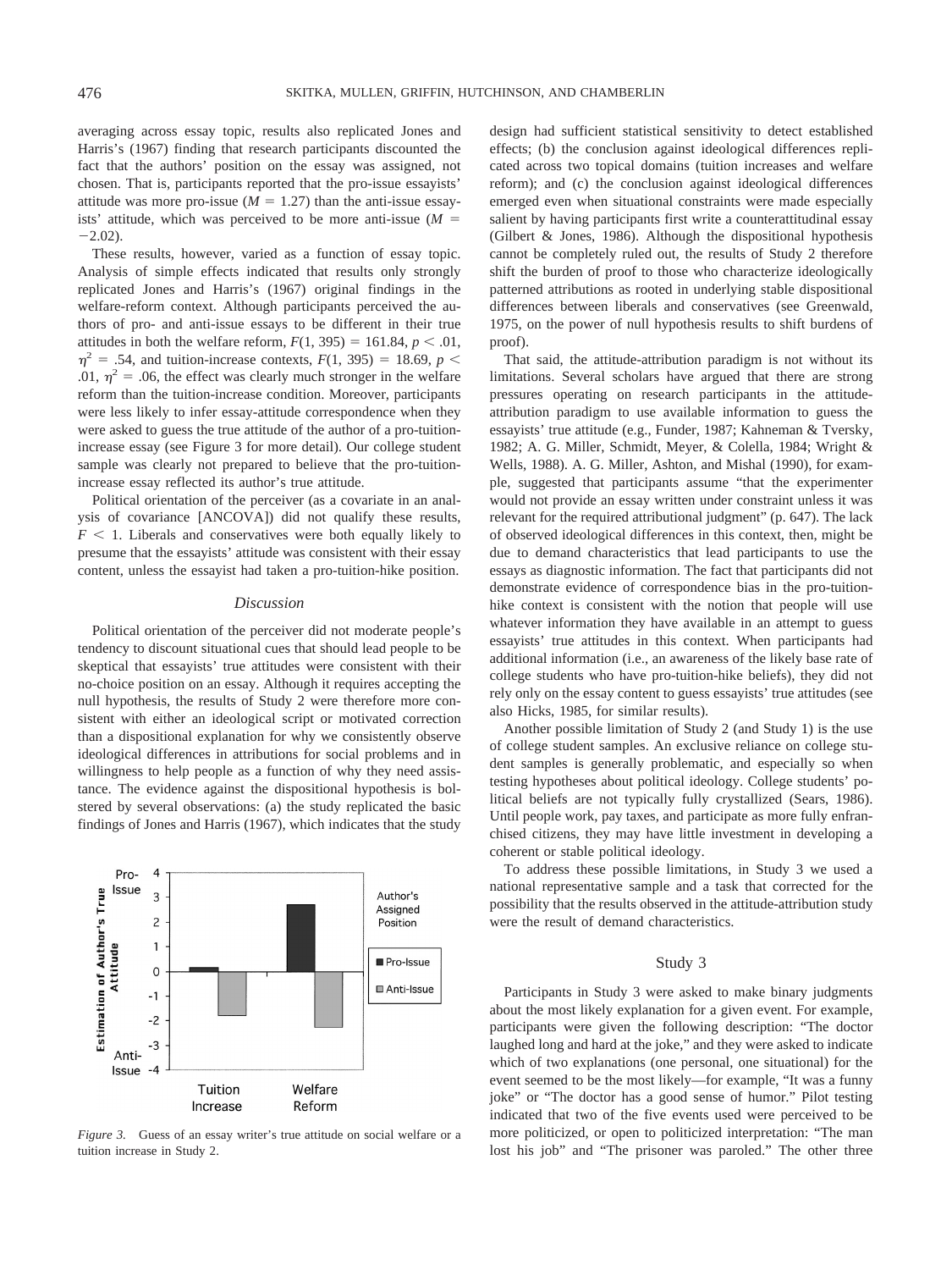events were judged to be unlikely to yield a party-line response: "The woman gave \$200 to her favorite charity," "The lawyer tripped over his girlfriend's feet while learning the new dance step," and "The doctor laughed long and hard at the joke."

Results would be consistent with the dispositional hypothesis if liberals consistently preferred situational to personal explanations, and conservatives consistently preferred personal to situational explanations for each of the events. The script hypothesis predicts that ideological differences in preferences for personal versus situational explanations will emerge only for events that have a political script. Results would be consistent with the ideological script hypothesis if ideological differences emerged in response to the parole and job-loss events, but not in response to the laughing hard, tripping, or charitable events.

Of particular interest, however, were participants' reactions to "The prisoner was paroled." Participants' explanation choices were "He turned over a new leaf" and "The prison was overcrowded." Given that conservatives tend to believe that the cause of crime is dispositional (a stable personal attribution, i.e., "criminals are bad people, and bad people rarely change"), they should be more likely to reject the notion that a prisoner was paroled because he or she "turned over a new leaf." In contrast, liberals tend to believe that people commit crimes because of either institutional barriers or failures (a situational attribution), and are more likely to believe that criminals can reform, and therefore should be more inclined to believe the prisoner could change.

Shifting the attributional problem away from why people commit crimes to why they might be paroled provides one interesting comparison of the predictions of the dispositional versus the ideological script and motivated correction hypotheses. The dispositional hypothesis prediction is that conservatives will choose the personal attribution, because they chronically see the world in terms of personal rather than situational causal factors. However, making a personal attribution in this case would require conservatives to endorse the notion that a prisoner can reform—something that is in explicit contrast to a conservative script for criminal behavior. Both the ideological script and the motivated correction hypothesis predict that conservatives should be more likely to endorse the situational explanation in this context: It is more consistent with their ideological script about crime, and it is more consistent with their ideological values (i.e., to be tough on crime).

# *Method*

# *Participants*

The study sample  $(N = 1,639, a 55\%$  within-panel response rate) was drawn from a national panel of respondents maintained by Knowledge Networks (Menlo Park, CA). Knowledge Networks recruits panel participants using random-digit-dialing telephone selection methods. Once a panel member agrees to participate, they are given a free interactive device to access the World Wide Web (e.g., a WebTV). Panel members agree to participate in approximately one survey a week in exchange for the free Internet device and monthly Internet service. Characteristics of the panel closely match those of the U.S. Census (for more detail, see http:// www.knowledgenetworks.com/ganp). Panel members receive an e-mail to alert them when they have a survey to complete, with a "clickable" start button to initiate the survey. Participants can access each survey only once, and the survey is protected from nonpanel member access.

### *Procedure*

Participants received an e-mail alerting them to the survey, and they were asked to try to complete the survey within the next week. When participants clicked start, they were instructed that they were going to be presented with brief behavioral descriptions and that their task was to indicate which explanation for the person's behavior seemed to be the most likely. They were also told that there were no right or wrong answers, and that the researchers were simply interested in people's gut reactions about which explanation seemed to them to be the most likely in each case. Single-sentence behavioral descriptions were presented one per screen. For example, a participant would read the sentence "The doctor laughed long and hard at the joke. Why?" on the screen, with the prompt "Please indicate which of these two explanations for the behavior seem to be most likely: 'He has a good sense of humor' or 'It was a funny joke.'" Participants' task was to mouse click on the button next to the explanation they preferred. Participants then clicked on a button to advance to the next screen. Personal and situational explanations were presented in random order across participants within each behavioral description (see Table 1 for more detail on the items and the options).

### *Political Orientation*

Participants were asked four questions to tap their relative dislike of political conservatives, political liberals, republicans, and democrats (e.g., "How much do you tend to dislike \_\_\_\_\_\_"), with 5-point response scales that were anchored with *not at all*, *slightly*, *moderately*, *much*, and *very much*. Political orientation was subsequently operationalized as the average difference between participants' dislike of political liberals and conservatives and their dislike of democrats and republicans. This strategy yielded 905 participants who had nonzero difference scores on the relative dislike measure. Participants whose relative dislike of conservatives/republicans exceeded their dislike of liberals/democrats were called "liberals" (*n* 386) and participants whose relative dislike of liberals/democrats exceeded their dislike of conservatives/republicans were called "conservatives" (*n* 519).

# *Results*

As can be seen in Table 1, political orientation was not associated with preferred explanations for the politically neutral behaviors. Participants overall were somewhat more likely to believe that the doctor laughed at the joke because it was funny than because he had an especially good sense of humor, and were more equally divided about whether the lawyer tripped because he was clumsy or because he was learning a challenging dance step. Giving \$200 to charity was overwhelmingly attributed to personal generosity rather than a desire for an income-tax deduction.

Liberals and conservatives did diverge, however, in their preferred explanations for the more politically loaded behaviors. Although liberals and conservatives were both more likely to believe that the prisoner was paroled because the prison was overcrowded than because he turned over a new leaf, conservatives were more likely to endorse the situational explanation for the prisoner's parole,  $\chi^2(1, N = 1,639) = 12.02, p < 0.01$ .

Other results indicated that liberals were equally likely to believe that the man lost his job because of poor performance (50%) or because the company had financial problems (50%), but conservatives were more likely to believe that the man lost his job because he was a poor performer (58%) than because the company had financial problems (42%),  $\chi^2(1, N = 1,639) = 6.03, p < .01$ .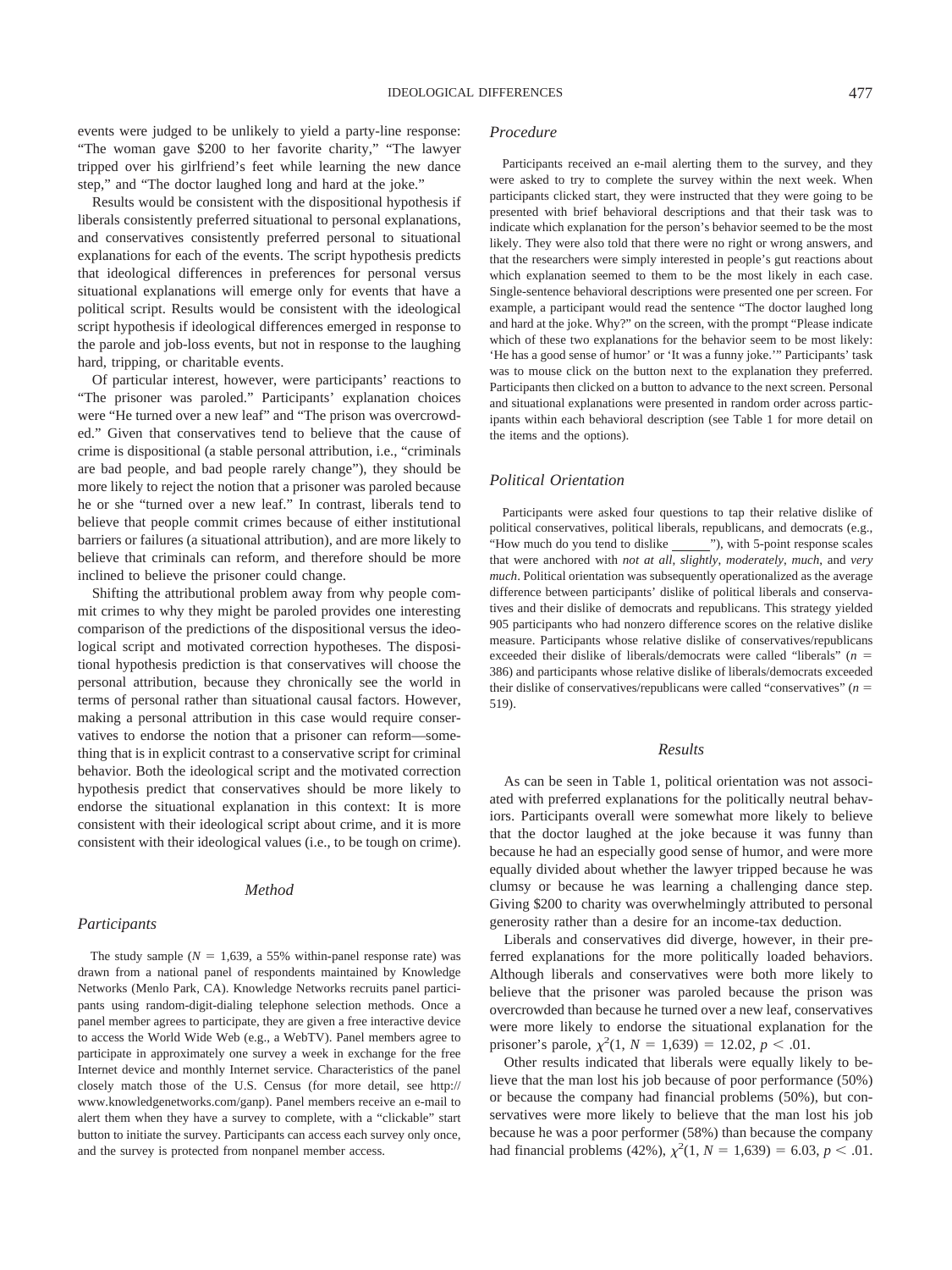#### Table 1

*Percentage of Liberals and Conservatives Who Chose Personal Versus Situational Explanations for Different Behaviors in Study 3*

| Item                                                                                   | Explanation                            | (% ) | Liberals Conservatives<br>(% ) | $\chi^2(1, N = 905)$ |
|----------------------------------------------------------------------------------------|----------------------------------------|------|--------------------------------|----------------------|
| The prisoner was paroled.                                                              | He turned over a new leaf.             | 39   | 28                             |                      |
|                                                                                        | The prison was overcrowded.            | 61   | 72                             | $12.02*$             |
| The doctor laughed long and<br>hard at the joke.                                       | He has a good sense of humor.          | 45   | 44                             |                      |
|                                                                                        | It was a funny joke.                   | 55   | 56                             | 0.03                 |
| The lawyer tripped over his<br>girlfriend's feet while<br>learning the new dance step. | The lawyer is clumsy.                  | 45   | 49                             |                      |
|                                                                                        | It was a challenging dance step.       | 55   | 51                             | 1.47                 |
| The man lost his job.                                                                  | He was a poor performer.               | 50   | 58                             |                      |
|                                                                                        | The company had financial<br>problems. | 50   | 42                             | $6.03*$              |
| The woman gave \$200 to her<br>favorite charity.                                       | She is a generous person.              | 82   | 84                             |                      |
|                                                                                        | She needed an income tax<br>deduction. | 18   | 16                             | 0.87                 |

 $* p < .05$ .

# *Discussion*

The results of Study 3 were conclusive in one major respect: The dispositional hypothesis—that is, the notion that liberals and conservatives tend to see the world through very different attributionally colored glasses—was clearly not supported. No differences in attributional preferences as a function of political orientation emerged when participants were asked to make an attribution for behaviors that were politically neutral (e.g., laughing at a joke, tripping, or giving to charity). Attributions for more politicized behaviors did, however, vary as a function of the perceivers' political orientation. Conservatives were more likely to endorse a personal than a situational explanation for why someone lost their job, whereas liberals were equally likely to endorse either option. A more atypical pattern emerged in attributions for why the prisoner was paroled. Liberals and conservatives both preferred a situational to a personal explanation for why the prisoner was paroled, with conservatives showing an even greater preference for the situational explanation than that observed with their liberal counterparts.

The parole findings seem to tilt the evidence more toward supporting a motivated correction than an ideological script interpretation. Support for the motivated correction rather than an ideological script interpretation of these results is bolstered by the following observations: (a) conservatives demonstrate very stable preferences for personal attributions in most, if not all, other politicized contexts observed to date, so observing a situational preference in this context seems at odds with the notion that these responses are heavily scripted in politicized settings, and (b) juggling a script about the causes of crime and adjusting it to fit understanding why someone was paroled must be a cognitively effortful process, even if one's beliefs about the causes of crime are heavily scripted. These results therefore suggest that people do not mindlessly plug in ideological scripts when making an attribution about behaviors in politicized contexts. Rather, it appears that liberals and conservatives are simply sometimes more motivated to take situational information into account than others. That

said, we clearly need stronger tests of the competing predictions of the script and correction hypothesis. Therefore, the focus of attention in Studies 4 and 5 shifted to investigating whether a scripted or a correction explanation provides a better account for observed differences in the tendency of liberals and conservatives to prefer personal versus situational explanations in more politicized contexts.

# Study 4

In Study 4, we examined open-ended reactions to a question about whether the government should provide a minimum level of subsistence or let people get ahead on their own in a secondary analysis of the 1987 National Election Studies (NES) pilot study data (W. E. Miller & NES/Center for Political Studies, 1999). Participants were interviewed using multiple probes (e.g., "Is there anything else you would like to add?") that allowed for the possibility of top-of-the-head responses followed by either elaboration or correction. According to the ideological script hypothesis, we would expect that conservatives' first and subsequent mentions would emphasize personal factors (e.g., laziness, the need to work hard) and that liberals' first and subsequent mentions would include more references to situational or institutional barriers to getting ahead.

In contrast, the motivated correction hypothesis predicts that liberals and conservatives would not differ in their first responses to this question. Liberals and conservatives alike should be equally likely to consistently mention personal attributions in their first response. Conservatives' commitment to individualism and selfreliance should provide little motivation to think about situational impediments to getting ahead, and they should therefore maintain a mostly consistent pattern of personal attributions across responses. However, because liberals' commitment to egalitarian access to humanitarian assistance is in conflict with notions like "people should get ahead on their own," liberals should be more likely than conservatives to subsequently correct their initial statements by making references to situational and institutional barriers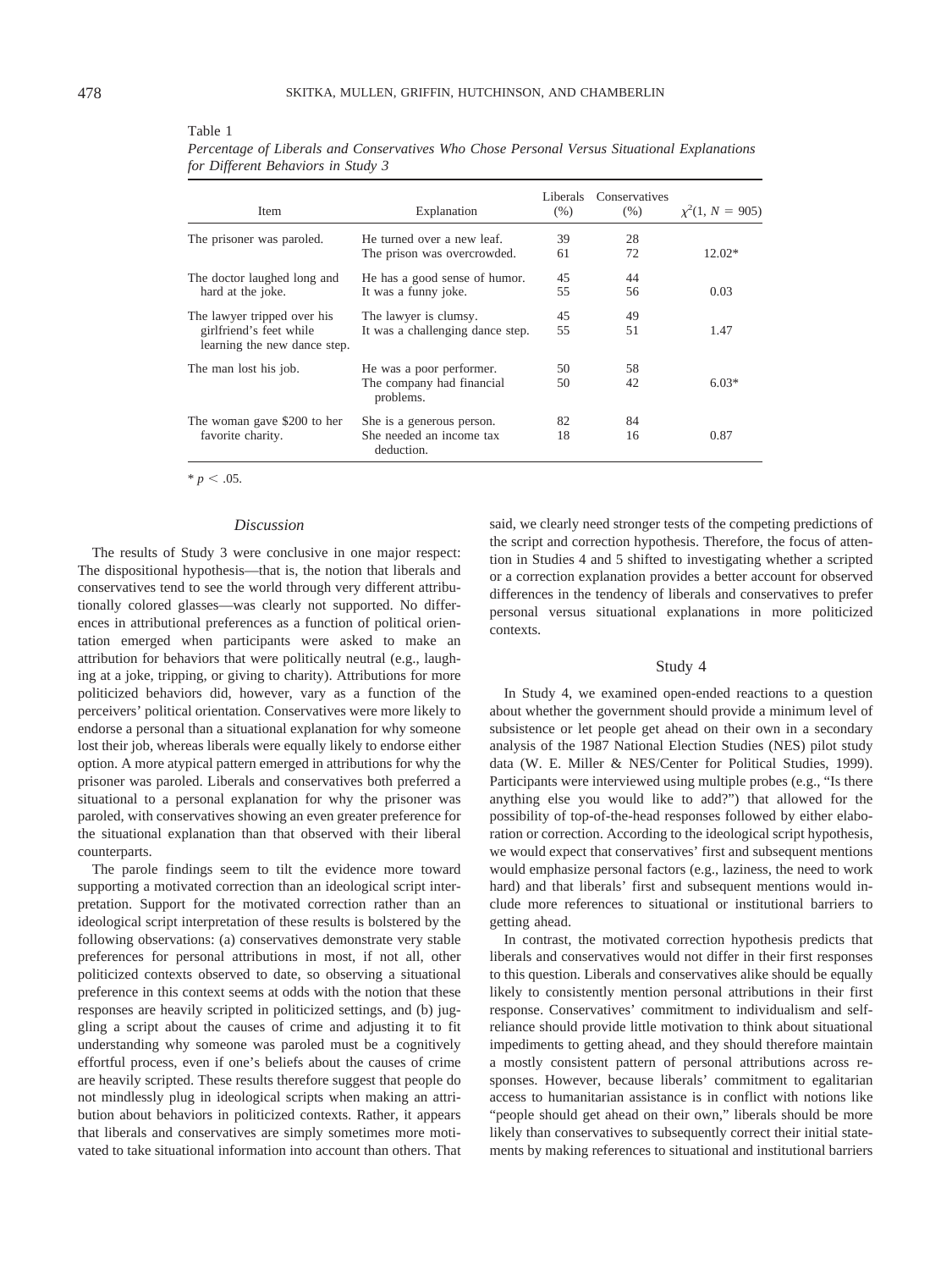that prevent some people from being able to get ahead on their own.

### *Method*

# *Participants*

A random sample of 457 respondents to the 1986 NES were reinterviewed between May 5 and May 30, 1987, for the 1987 NES pilot study (W. E. Miller & The NES/Center for Political Studies, 1999). Interviews were conducted using computer assisted telephone interviewing (CATI) by staff at the Institute for Social Research (ISR) at the University of Michigan.

# *Political Orientation*

The NES data set included a measure of relative like and dislike of conservatives, liberals, republicans, and democrats on 100-point feeling thermometers (see Knight, 1999). Scores above 50 indicated warmth or liking and scores below 50 indicated coolness or dislike for the target group. On the basis of the rationale developed for our measure of political orientation in Study 3, participants' average rating of liberals and democrats were subtracted from their average rating of conservatives and republicans. Respondents who had an average difference score greater than 5 (where difference scores could range from 0 to 99) were classified as political conservatives ( $n = 165$ ). Respondents who had an average difference score less than  $-5$  were classified as political liberals ( $n = 115$ ). This procedure excluded 215 participants who liked or disliked the political left and right nearly equally.

# *Procedure*

Participants responded to the following open-ended question:

Some people feel the government in Washington should see to it that every person has a job and a good standard of living. Others think the government should just let each person get ahead on their own. Which is closer to the way you feel or haven't you thought much about it?<sup>2</sup>

Respondents' first, second, third, and fourth comments were recorded by trained interviewers, and later content coded by experienced coders at the ISR.3 For our purposes, two independent coders classified the ISR coding categories as references to persons (e.g., people are lazy, or people need to work hard), situations (e.g., the state of the economy), a person–situation blend (e.g., people should work harder, but it is difficult to find work), or some other type of comment (e.g., attitudes toward government, redistribution of wealth, racial or ethnic references, the need to spend money on defense). Intercoder agreement was 90%. A third coder resolved the discrepancies.

To test the hypothesis that liberals would be more likely than conservatives to correct an initial personal attribution, we compared participants' first and second mentions.4 Participants who consistently mentioned only personal or situational attributions were coded as having a personal or situational-attributional pattern, respectively. Participants who (a) shifted from a personal to a situational explanation across comments, (b) shifted from a personal to a blended explanation across comments, or (c) initially offered a person–situation blend, were coded as having a "corrected" pattern of response. Finally, participants who shifted from a situational to a personal explanation were coded as having a "reverse corrected" pattern of response.

### *Results*

Overall, 56.5% of liberals' and 70% of conservatives' comments were attributions about the causes of people's need for government assistance. Analysis indicated that respondents' patterns of response were significantly associated with their political orientation,  $\chi^2(4, N = 242) = 15.98, p < .01$ .

As can been seen in Figure 4, conservatives were more likely than liberals to respond to this open-ended question and subsequent probe with personal attributions for why people do or do not need help (e.g., laziness, the need to work hard). Liberals, in contrast, were more likely than conservatives to either show a corrected response pattern (e.g., to first mention personal attributions, and elaborate with mentions of situational factors), or to respond with nonattributional comments (e.g., wealth needs to be redistributed). There were no differences in liberals' and conservatives' tendency to respond with either a consistent situationalattributional pattern, or a reverse-correction pattern (to first respond with situational attributions, and elaborate with personal attributions). The latter pattern was the least common.

### *Discussion*

Although closed-ended surveys have found that liberals tend to prefer situational explanations for social problems, the results of this more open-ended investigation indicated that liberals were (a) less likely than conservatives to mention personal attributions, (b) more than twice as likely (19%) as conservatives (8%) to demonstrate a corrected pattern of response, and (c) more likely than conservatives to spontaneously mention nonattributions when asked about social-spending programs. Consistent with the findings of more closed-ended investigations, conservatives were most likely to make references to personal attributions than to other categories of responses in this context.

The results of Study 4 therefore were more consistent with the motivated correction than the ideological script hypothesis. Al-

<sup>3</sup> The original coding scheme consisted of more than 140 codes that reflected the content and frame of reference of the responses. For a full description of the original coding scheme, see Feldman and Zaller (1992); also a complete description of the content codes is available in the NES codebook (W. E. Miller & The NES/Center for Political Studies, 1999).

<sup>4</sup> We limited our analysis to respondents' first and second mentions because of the fact that only 22 respondents had a third mention, and only 8 people had a fourth mention in response to the open-ended probe.

<sup>2</sup> The pilot study had two versions (Form A, Form B). Form A respondents (retrospective probe) answered the closed-ended version of this question first. The closed-ended options were (a) government efforts, (b) get ahead alone, (c) haven't thought much about it, or (d) (if volunteered) it depends. Participants then responded to the following probe: "Still thinking about the question you just answered, I'd like you to tell me what ideas came to mind as you were answering that question. Exactly what things went through your mind?" In contrast, Form B participants ("stop and think" probe) shared their open-ended responses prior to answering the closed-ended version of the question. Specifically, before participants could share their closed-ended response, they were asked, "Before telling me how you feel about this, could you tell me what kinds of things come to mind when you think about the government making sure that every person has a good standard of living? Now what comes to mind when you think about letting each person get ahead on their own?" The substance of respondents' open-ended comments was not affected by whether they were made before or after responding to the closed-ended probe (see Feldman & Zaller, 1992, Table A.1), therefore our analysis treated all open-ended responses as equivalent.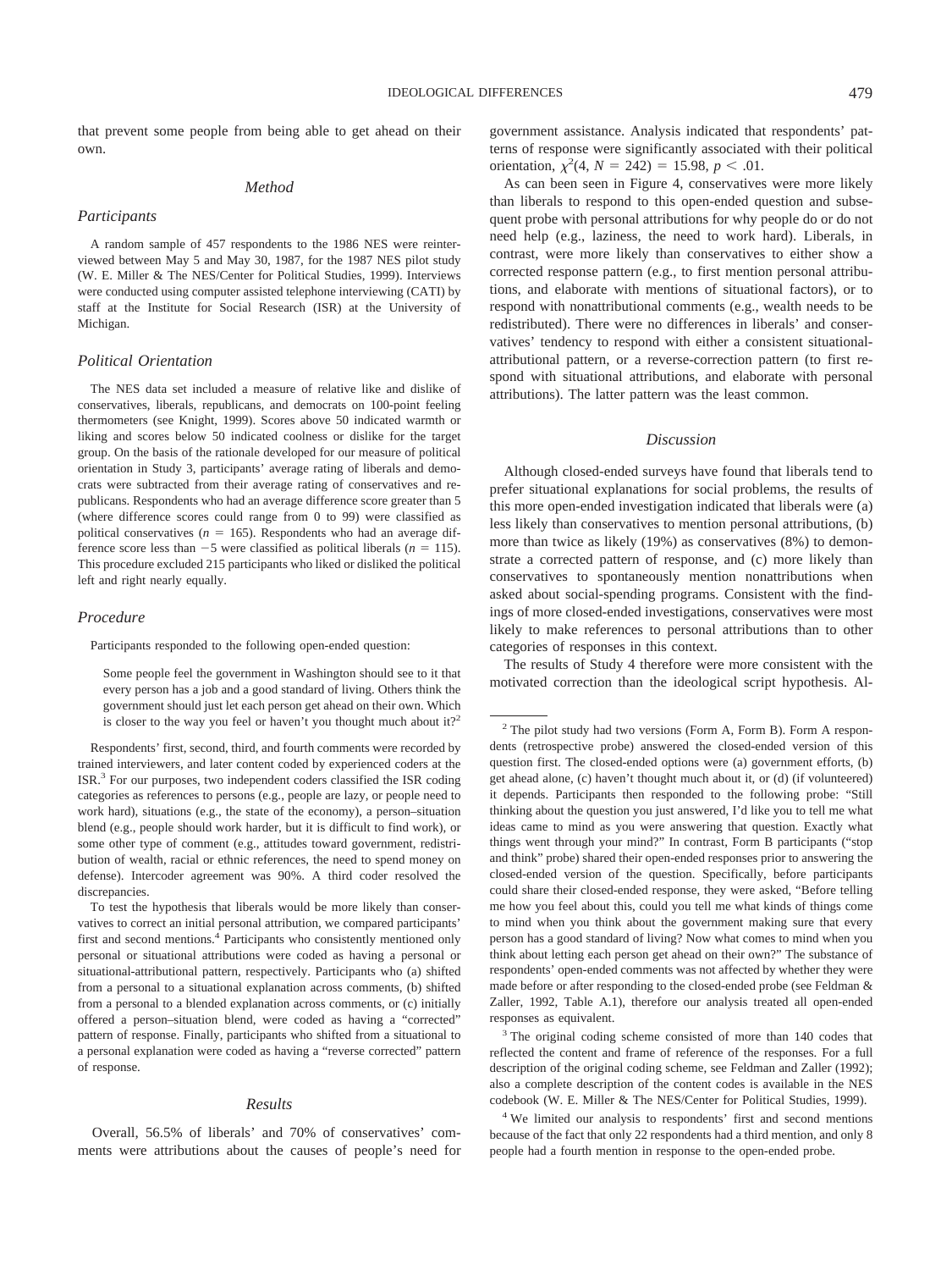

*Figure 4.* Attributional patterns of liberals and conservatives in Study 4,  $\chi^2(4, N = 240) = 15.98, p < .01.$ 

though conservatives' reactions could be accounted for by a scripted or dispositional explanation, it is difficult to account for liberals' reactions using either of these frameworks. When liberals made attributional comments, they were more likely to be personal or corrected than situational.

Although the pattern of results observed in Study 4 is consistent with the motivated correction hypothesis, there is no evidence that this attributional pattern was cognitively effortful. To provide a stronger test of the motivated correction hypothesis, Study 5 explored whether previously observed ideological differences in willingness to help people with IC causes of need would disappear when perceivers were asked to make helping decisions under conditions of high cognitive load.

Given that people tend to rely more on stereotypes and cognitive shortcuts when making judgments while cognitively busy, the script hypothesis would predict either no effect of cognitive load, or perhaps even more exaggerated differences as a function of political orientation. In contrast, the motivated correction hypothesis predicts that the findings of previous research would be replicated when perceivers are not under load (i.e., liberals should be more willing than conservatives to provide assistance to personally responsible claimants), but that these differences would disappear when perceivers made decisions under high cognitive load. A distraction task, according to this hypothesis, will tax liberals' ability to correct their first pass attributions of personal responsibility in an effort to respond more consistently with their core values. Therefore, the motivated correction hypothesis predicts that liberals, like conservatives, should choose not to help claimants who have IC causes of need when they make their judgments under cognitive load.

### Study 5

In Study 5, we adopted a judgment and decision-making task used in prior research to explore ideological differences in willingness to provide public assistance (see Skitka & Tetlock, 1992, 1993a, 1993b). Specifically, research participants were asked to consider a number of claimants who varied in how they contracted AIDS and in their sexual orientation. After making a number of ratings to tap participants' reactions to the claimants, the participants' task was to decide which claimants should be given subsidized access to drug treatment. Previous research has found consistent evidence of ideological differences in willingness to help people with personal responsibility for their plight. Liberals tend to be more likely than conservatives to help claimants with IC reasons for needing help; however, liberals and conservatives tend to be equally likely to help claimants with other causes of need (i.e., those with internal-uncontrollable [IU], external-controllable [EC], or external-uncontrollable [EU]reasons for needing help) so long as resources are abundant. Half of the participants in this study made their judgments and allocation decisions while also engaged in a tone-tracking task (the high-cognitive-load condition), and half made their judgments and allocation decisions without the distraction of the tone-tracking task (the low-cognitive-load condition).

# *Method*

### *Participants*

Two hundred ninety-three students participated in this study in partial fulfillment of course requirements.

# *Stimulus Materials*

*Claimants.* Participants were presented with profiles of people suffering from AIDS who varied on two dimensions: sexual preference (heterosexual or homosexual) and locus of responsibility for the disease. Sexual orientation was manipulated to control for the possibility that participants might be more likely to infer a target's sexual orientation in some responsibility conditions than others, if it were not explicitly controlled. Because previous research has found that effects of sexual orientation are eliminated when locus-of-responsibility information is available (e.g., Kite, Whitley, Michael, & Simon, 1991; Levin & Chapman, 1990), we did not expect to find major effects for this variable.

Borrowing from other research (e.g., Skitka & Tetlock, 1992), locus of control of the disease was described in the following ways: IC: this person contracted AIDS by engaging in high-risk sexual behavior despite knowing how AIDS is transmitted and the risk associated with these behaviors; IU: this person practiced safe sex after learning how the AIDS virus is transmitted, but was exposed to the AIDS virus before it was widely known that AIDS was a sexually transmitted disease; EC: this person contracted AIDS from a long-term but unfaithful partner; and EU: this person contracted AIDS from a blood transfusion before the AIDS antibody test was developed to screen blood. Therefore, participants were presented with a set of eight claimants who required treatment for their disease who varied as a function of a 2 (sexual orientation)  $\times$  4 (locus of control) within-subjects design.

*Cognitive load.* We created a 60-min tape of synthesized flute tones at varying pitches. Each pitch was assigned a random number of repetitions from two to eight, and order of pitches was similarly randomly determined using a random number generator. A tone sounded on the tape every 5 s. Cognitive load was manipulated by having participants track the number of tones that sounded before a pitch change (the high-cognitive-load condition) versus not doing the tracking task (the low-cognitive-load condition).

### *Procedure*

Participants were informed that their task would be to decide which of several people who needed medical treatment should receive it. It was explained that although there are many new treatments available to treat the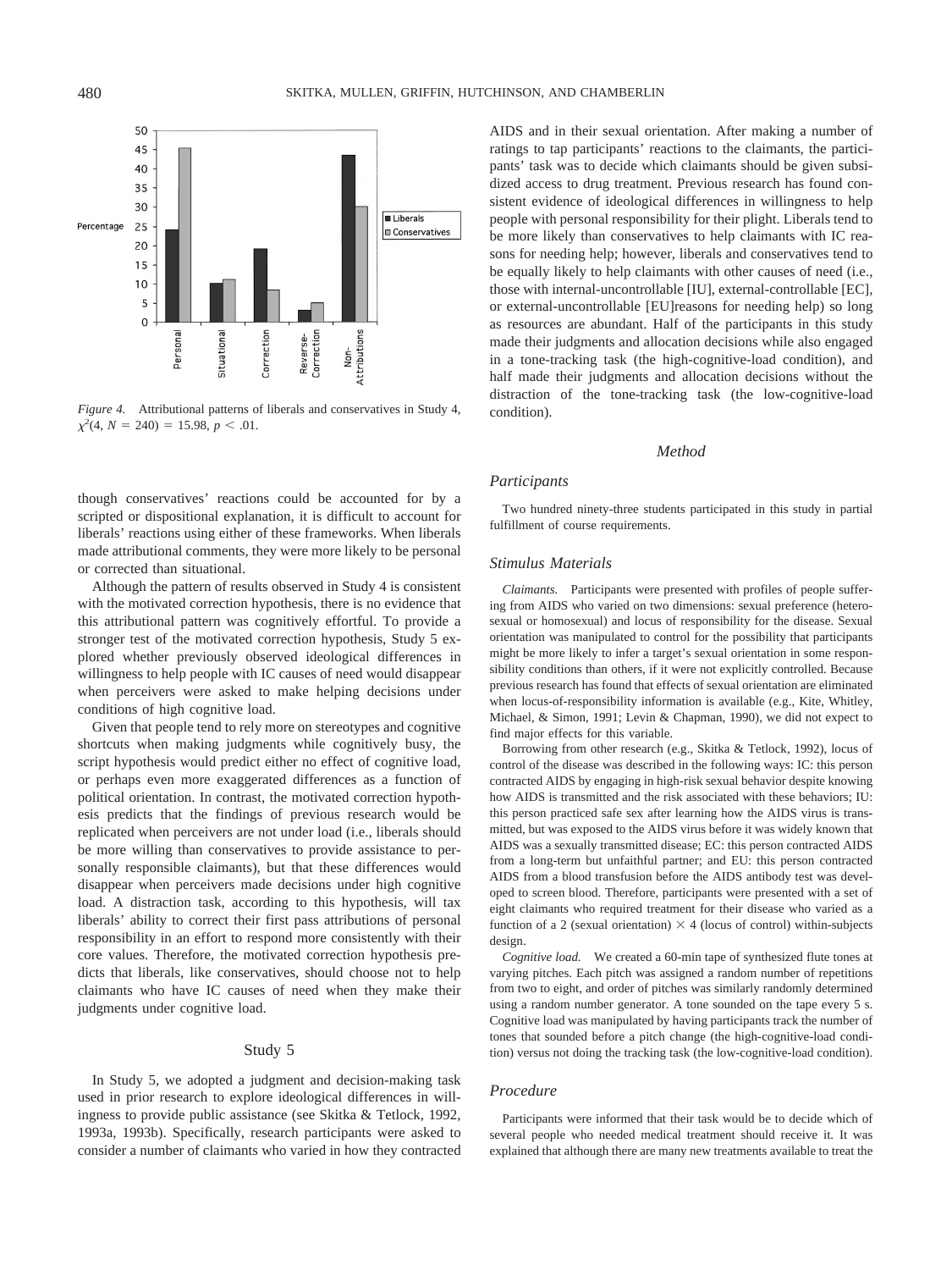AIDS virus, as yet there is no cure, and the available treatment options are very expensive. Not everyone who requires treatment has medical insurance or can afford the cost of these new treatments. Participants were then

told that we were interested in exploring how people think access to subsidized treatment should be allocated. Their task was to consider 8 different people who were requesting subsidized care. Participants were asked to complete a number of ratings in response to each claimant, and then to choose as many or few of the claimants as they wished to receive available drug subsidies.

The participants in the high-cognitive-load condition were given the following additional instructions before beginning the allocation task: "Because people are often busy doing other things when making judgments of others in the real world, we are going to ask you to perform a listening task while you are forming impressions and making decisions about the people who need treatment." Participants were then told that they would be required to listen to a tape playing sequences of tones. They were told that each new tone might be the same or a different pitch (that is, higher or lower) than the tone that preceded it. Participants were asked to keep track of the number of times each tone either moved to a higher or lower pitch while considering each claimant, and that they were to write down the number of times the tone sounded before changing on the bottom of each page of their questionnaire (claimants were presented one per page). Participants started tracking tone changes afresh for each new claimant. Participants in the low-cognitive-load condition did not hear tones and were told nothing about tracking tone changes.

Once participants read and evaluated all the claimants, they decided which claimants should receive subsidized drug treatment. After completing their allocation decisions, the tone task was stopped and participants were asked to complete a number of questionnaires that included manipulation checks and political-orientation measures. On completion of these measures, participants were debriefed and thanked for their participation.

### *Measures*

*Responsibility and blame.* Participants were asked to make several judgments about each claimant, including the extent to which they were to blame for contracting the AIDS virus, as well as how personally responsible they were for contracting the disease on scales rated from 1 (*not at all*) to 9 (*very much*). Blame and personal responsibility judgments correlated at  $r = .89$ . These items were therefore averaged to form a perceived responsibility scale.

*Affect.* Participants also rated their affective reactions to each claimant, that is, the extent to which they felt disgust, pity, compassion, distaste, sympathy, moral outrage, generosity, and punitiveness toward them on scales rated from 1 (*not at all*) to 9 (*very much*). A principal-components analysis with varimax rotation was conducted on these items, which revealed the same two-component solution representing positive and negative affect that has been seen in previous research. Specifically, distaste, disgust, moral outrage, and punitiveness all loaded on the first component with loadings ranging from .70 to .93. The second component clearly tapped into positive affective reactions to the target, and consisted of sympathy, generosity, and pity, with loadings that ranged from .81 to .92. Only the compassion variable did not load clearly on a component, so this variable was not used. Scales of negative and positive affect yielded Cronbach's alphas of .88 and .83, respectively.

*Political orientation.* Participants completed a number of measures tapping attitudes and personality constructs related to political ideology, including Altemeyer's (1996) RWA scale, Katz and Hass's (1988) humanitarian and protestant work-ethic scales, and a five-item scale often used in representative surveys to tap ideological beliefs: how important participants believed it was to strengthen law and order, to preserve respect for authority, to maintain respect for the United States as a world power, to improve politeness in daily behavior, and to follow God's will (see Sniderman & Tetlock, 1986).

A principal-components analysis of scale scores on each of these measures yielded a single-component solution with an eigenvalue of 1.56, with all scales loading relatively evenly. Scale scores were therefore converted to *z* scores and averaged to create a single measure of political orientation. Participants who scored below the 45th and above the 55th percentile on this measure were classified respectively as liberals  $(n = 133)$  and conservatives  $(n = 132)$ .

### *Results*

### *Manipulation Checks*

*Cognitive load.* Cognitive load was successfully manipulated. Participants in the high-cognitive-load condition reported that it was more difficult ( $M = 4.36$ ) than those in the low-cognitive-load condition ( $M = 3.60$ ) to concentrate while forming impressions of claimants,  $F(1, 290) = 16.70$ ,  $p < .05$ ,  $\eta^2 = .05$ , as well as more difficult to concentrate when deciding whom to assist in the high-  $(M = 4.46)$  as compared with the low-  $(M = 3.90)$  cognitive-load condition,  $F(1, 290) = 6.68$ ,  $p < .05$ ,  $\eta^2 = .02$ . The overall level of distraction while doing the allocation task was also reported as being significantly higher for high-  $(M = 5.13)$  than the low- $(M = 3.77)$  cognitive-load participants,  $F(1, 290) = 60.05$ ,  $p <$ .05,  $\eta^2$  = .17. Of interest, although load manipulations affected participants' perceived distractibility and ability to concentrate, participants nonetheless did not subjectively believe that forming impressions of the claimants was any more difficult in high than low-cognitive-load condition,  $F(1, 291) = 1.36$ ,  $ns$ ,  $\eta^2 < .01$ , nor did participants vary in their perception of the difficulty of making the allocation decision as a function of cognitive load, *F*(1, 291)  $1, \eta^2$  1. In sum, the load manipulation affected participants' perceived level of distraction, but did not interfere with their subjective assessment of how difficult it was to form impressions of the claimants or to make allocation decisions.

*Locus of responsibility.* Manipulation checks also verified that participants varied in the extent to which they attributed personal responsibility to claimants as a function of how they contracted the disease,  $F(3, 867) = 710.22$ ,  $\eta^2 = .71$ . Tukey pairwise comparisons indicated that the claimant with the IC of need was seen as the most responsible for his plight  $(M = 7.69)$ . The IU and EC claimants were seen as significantly less, and equally low in responsibility,  $M = 4.55$  and  $M = 4.06$ , respectively. The EU claimant was seen as the least responsible for his plight,  $M = 1.53$ . Although there were perceived differences between the IU, EC, and EU claimants on this manipulation check (the EC claimant was seen as significantly less personally responsible than the IU or EC claimants), there were no differences in reaction to IU, EC, and EU claimants on any dependent variables of interest. Therefore, for ease of presentation, we collapsed across these groups for the analyses reported in the remainder of the *Results* section.

# *Is Willingness to Help the Personally Responsible a Scripted or Effortfully Corrected Process?*

To explore whether liberals' willingness to help personally responsible claimants requires cognitive effort and justification, a 2 (political orientation: liberal, conservative)  $\times$  2 (cognitive load: load, no load)  $\times$  2 (locus of control: IC, other causes)  $\times$  2 (sexual orientation: homosexual, heterosexual) mixed-design ANOVA was conducted. Claimant sexual orientation did not have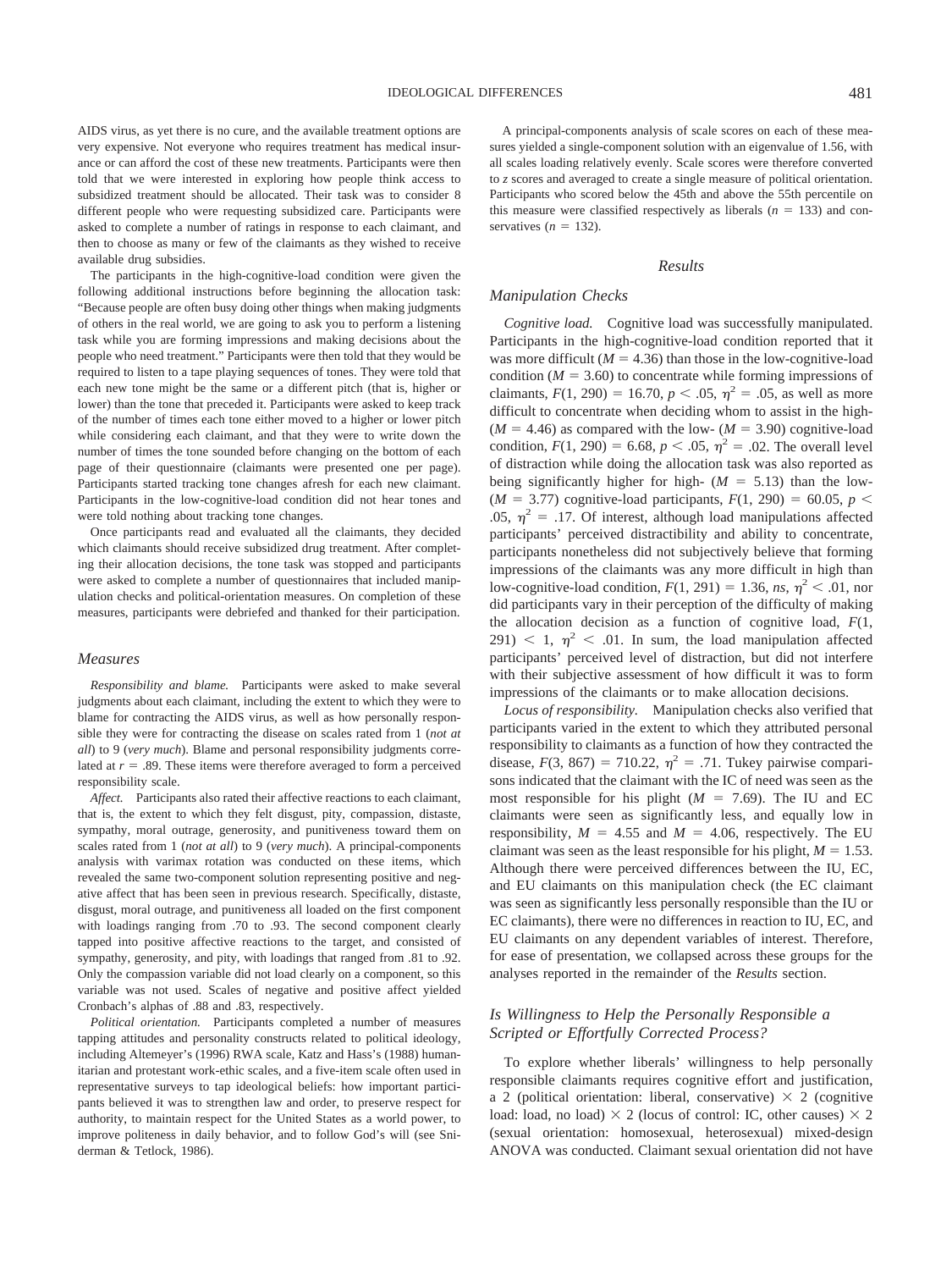any significant effects on who was chosen to receive drug treatment, but several other significant effects emerged from this analysis.

Consistent with the results of previous research, people helped claimants who were not responsible for their predicament  $(M = 1.85$ , with a range of 0 to 2) more than claimants who were personally responsible for their plight ( $M = 1.05$ ),  $F(1, 261) =$ 216.48,  $p < .01$ ,  $\eta^2 = .45$ . Participants also helped fewer claimants overall when making their decisions under high  $(M = 6.25$  out of 8 total) relative to low cognitive load  $(M = 6.94)$ ,  $F(1,$ 261) = 14.28,  $p < .01$ ,  $\eta^2 = .05$ . These main effects were qualified by a Load  $\times$  Locus of Control  $\times$  Political Orientation interaction,  $F(1, 261) = 4.46$ ,  $p < .05$ ,  $\eta^2 = .02$ .

Consistent with the results of prior research, the partial interaction of political orientation and locus of responsibility was significant in the low-cognitive-load condition,  $F(1, 261) = 5.84$ ,  $p \le$ .05,  $\eta^2$  = .06. Liberals and conservatives were equally likely to help nonresponsible claimants when making decisions without cognitive interference,  $F(1, 261) \le 1$ , but liberals were more likely than conservatives to provide treatment to personally responsible AIDS patients in the same condition,  $F(1, 261) = 5.60$ ,  $p < .05$ ,  $\eta^2$  = .06 (see Table 2 for more detail).

Helping decisions did not vary as a function of political orientation, however, when participants made their decisions under high cognitive load. The partial interaction of political orientation and locus of responsibility was not significant in the high-cognitiveload condition,  $F(1, 261) = 1.56$ , *ns*,  $\eta^2 < .01$ . Both liberals and conservatives were less likely to help personally responsible than nonresponsible claimants when making choices in this condition.

Taken together, results therefore supported the motivated correction hypothesis. Differences in liberals' and conservatives' willingness to help personally responsible claimants observed in the low-cognitive-load condition were nonexistent in the highcognitive-load condition.

### *What Happens Under Load?*

To more deeply explore the effects of cognitive load, we tested various possible mediators of the interactive effect of political orientation, personal responsibility, and load on helping. Baron and Kenny (1986) argued that a variable is a mediator when (a)

### Table 2

*Means (and Standard Deviations) Associated With the Number of Claimants Chosen to Receive Drug Treatment as a Function of Political Orientation of the Perceiver, Locus of Responsibility of the Claimant, and Cognitive-Load Condition in Study 5*

| Target                         | Liberals                       | Conservatives                              |
|--------------------------------|--------------------------------|--------------------------------------------|
|                                | High load condition            |                                            |
| Internal-controllable<br>Other | 0.77, (0.97)<br>$1.53b$ (0.40) | 0.87, (0.98)<br>$1.44b$ (0.51)             |
|                                | Low load condition             |                                            |
| Internal-controllable<br>Other | 1.39, (0.91)<br>$1.75_c(0.40)$ | $1.13b$ (0.97)<br>1.64 <sub>c</sub> (0.43) |

*Note.* Means with different subscripts within each load condition (going both across and down) are significantly different.

variation in an independent variable accounts for significant variance in the dependent variable, (b) variation in an independent variable accounts for significant variance in the proposed mediator, (c) variation in the proposed mediator accounts for significant variation in the dependent measure, and (d) when controlling for the proposed mediator, the effects of the independent variable on the dependent variable are reduced to nonsignificance. The analysis reported above indicated that the three-way interaction of cognitive load, political orientation, and personal responsibility accounted for significant variance in people's willingness to help. In short, this interaction had a significant influence on the dependent variable, satisfying Baron and Kenny's first requirement. The same interaction also significantly affected positive affective reactions to the targets,  $F(3, 247) = 3.58$ ,  $p < .01$ ,  $\eta^2 = .04$ , negative affective reactions to the targets,  $F(3, 247) = 2.78$ ,  $p \le$ .05,  $\eta^2$  = .03, and had a marginally significant effect on the perceived responsibility of claimants,  $F(3, 258) = 2.59$ ,  $p = .05$ ,  $\eta^2$  = .03, satisfying the second criteria for establishing that these variables might mediate the interactive effect of cognitive load, political orientation, and personal responsibility on helping behavior.

The third requirement for establishing that a variable mediates a given effect is that the proposed mediator must also be significantly associated with the dependent variable. Consistent with this requirement, personal responsibility judgments, and positive and negative affect toward targets were each significantly correlated with the total number of claimants helped,  $r = -.26, .37,$  and  $-.30$ , respectively (all  $ps < .01$ ; it should be noted that affective reactions broken down by claimant responsibility similarly yielded significant correlations with number of claimants helped). As perceptions of personal responsibility and negative affect increased, total number of claimants helped decreased. Stronger positive affect was associated with helping more claimants.

Finally, each prospective mediator (personal responsibility, and positive and negative affect judgments associated with personally responsible and nonpersonally responsible claimants) was entered as a covariate in separate ANCOVAs to examine if controlling for each would reduce the effect of the Locus of Control  $\times$  Political Orientation  $\times$  Cognitive Load interaction on helping. Positive affective reactions toward IC claimants emerged as the only significant covariate of people's decisions to help,  $F(1, 245) = 56.93$ ,  $p < .01$ ,  $\eta^2 = .19$ . Controlling for variance in positive affective reactions toward IC claimants reduced the previously observed Political Orientation  $\times$  Locus of Responsibility  $\times$  Cognitive Load interaction to nonsignificance,  $F(1, 245) < 1$ ,  $\eta^2 < .001$ ; controlling for other reactions did not. In short, controlling for positive affect toward personally responsible claimants significantly reduced (in fact eliminated) the Political Orientation  $\times$  Locus of Responsibility  $\times$  Cognitive Load interaction, a change from a large effect ( $\eta^2$  = .19) to a nonexistent effect ( $\eta^2$  < .001).

### *Discussion*

The results of Study 5 supported the motivated correction hypothesis. Liberals demonstrated greater willingness than conservatives to help claimants who were personally responsible for their plight only when they had the cognitive resources available to short-circuit the logical consequences of the attribution-affect sequence. Cognitive load did not affect liberals' attributions or their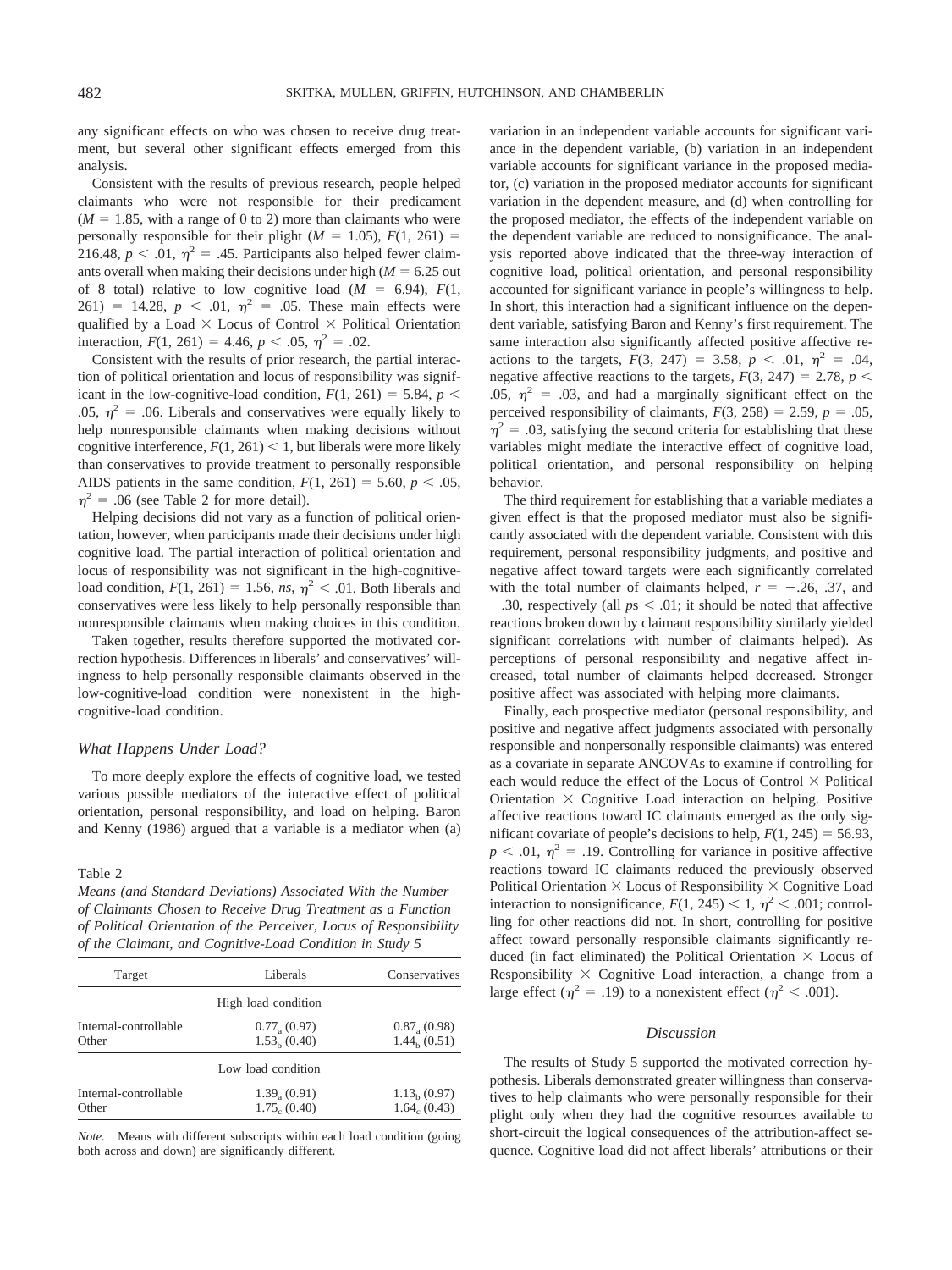anger or distaste toward claimants, but instead had its effect on liberals' ability to generate sympathy toward those with a high degree of personal responsibility for needing assistance. Although higher degrees of liberalism were positively associated with sympathetic reactions toward personally responsible claimants under low cognitive load, this correlation was significantly reduced when judgments were made under high cognitive load. Conservatives, in contrast, did not respond differently to claimants as a function of load condition. Conservatives were equally likely to deny assistance to personally responsible claimants under conditions of both low and high cognitive load. Because conservative values were not placed into conflict in this context, there was no motivation for conservatives to override the logical consequences of the attribution-affect-action sequence.

# General Discussion

In this article, we have explored competing cognitive and motivational explanations for liberal and conservative approaches to understanding and reacting to social and personal behavior. Taken together, the results begin to paint a relatively coherent picture of how liberals and conservatives arrive at different explanations for phenomena like crime, poverty, or obesity. Liberals and conservatives appear to see the world in relatively similar ways, and seem to be equally likely to make first pass personal attributions for the causes of others' actions or problems. However, liberals and conservatives diverge in their reactions when these first pass judgments conflict with their ideological values or goals. In short, the results are more consistent with a motivated correction model of ideological reasoning than either a dispositional or ideological script hypothesis.

Although the results of all five studies were consistent with the motivated correction hypothesis (see the summary presented in Table 3), Studies 1, 2, and 3 primarily ruled out the possibility that ideological differences in attributional proclivities are based either on stable underlying dispositional differences or the enactment of well-rehearsed ideological scripts. Although the results of Studies 1–3 (especially as a set) could be explained in terms of motivated correction, the full implications of the motivated correction hypothesis were not really tested. For example, future research should examine what happens when people are required to form their impressions of college bowl participants under conditions of high cognitive load. Will liberals still report no differences in the levels of intelligence attributed to the quizmaster and contestant, or will they rate the contestant lower in intelligence than the quizmaster? According to the motivated correction hypothesis, cogni-

Table 3 *Study Results That Were Consistent with a Dispositional, Ideological Script, or Motivated Correction Interpretation*

| Study                                                                                                                         | Dispositional | Ideological Motivated<br>script | correction       |
|-------------------------------------------------------------------------------------------------------------------------------|---------------|---------------------------------|------------------|
| Study 1: college bowl<br>Study 2: attitude-attribution<br>Study 3: preferred explanations<br>Study 4: national election study | X             | X<br>X                          | X<br>X<br>X<br>X |
| Study 5: aid allocation                                                                                                       |               |                                 |                  |

tive load should interfere with liberals' ability to realign and adjust their initial impressions of the college bowl participants' intelligence, to make them more consistent with their egalitarian values.

The results of Studies 4 and 5 were the most direct tests of the motivated correction hypothesis. When asked to think about whether the government should guarantee minimum subsistence, conservatives' initial and subsequent comments were most likely to be personal attributions; conservatives were also more likely than liberals to make attributions. Liberals were more likely than conservatives to demonstrate a corrected attributional pattern of response (i.e., to make an initial personal attribution, followed by a situational attribution), or not to make attributional comments at all (e.g., to refer to egalitarian values or program details instead). The results of Study 4 therefore supported the notion that people sometimes adjust their reactions to policy issues over time (e.g., across first and second mentions), and do so in the theoretically predicted pattern.

Study 5 yielded the most persuasive evidence that a motivated correction model of ideological reasoning can explain ideological differences in response to personal or social problems. Like previous research, we found that under normal levels of cognitive load, liberals were more willing than conservatives to help people personally responsible for their plight. However, liberals' willingness to help people high in personal responsibility dropped to typical conservative levels when they made their allocation decisions under conditions of high cognitive load. Of interest, results indicated that load interfered most with liberals' positive affective reactions to claimants who were personally responsible for their predicament. Liberals clearly had to *work* at generating a positive response toward those who brought ill fortune upon themselves, something they did not have the cognitive resources to do when making judgments under load. Results of Study 5 indicated that when people are motivated to correct the logical consequences of attributional analysis, it tends to happen at the affective stage, rather than at the attributional stage, of reasoning—a result that is consistent with the idea that the initial attributional phase happens automatically rather than at a controlled stage of reasoning. Although the notion that people would need to adjust their affective reactions before helping people high in personal responsibility for needing assistance is consistent with the important mediating role of affect in Weiner's (1986, 1995) attribution-affect-action model, future theorizing and research needs to more fully explore how attributions, affect, and motivated reasoning interrelate.

In addition, even though we observed some preliminary evidence that conservatives might engage in corrective processing (e.g., by inferring a situational cause for why a prisoner was paroled in Study 3), future research should be designed to explicitly put conservative values or goals in conflict with their initial attributions to allow a fuller test of the model presented in Figure 1. It is especially important to emphasize that even though the studies presented here found more evidence of motivated correction on the part of liberals than conservatives, there is no theoretical reason to believe that liberals "own" second-stage reasoning. According to the motivated correction model of ideological reasoning, when conservative values provide the motivational impetus to correct initial attributions, conservatives will be just as likely to engage in second-stage reasoning as liberals are when liberal values and goals provide the impetus. Although it may be difficult to devise stimulus materials or contexts that place conservative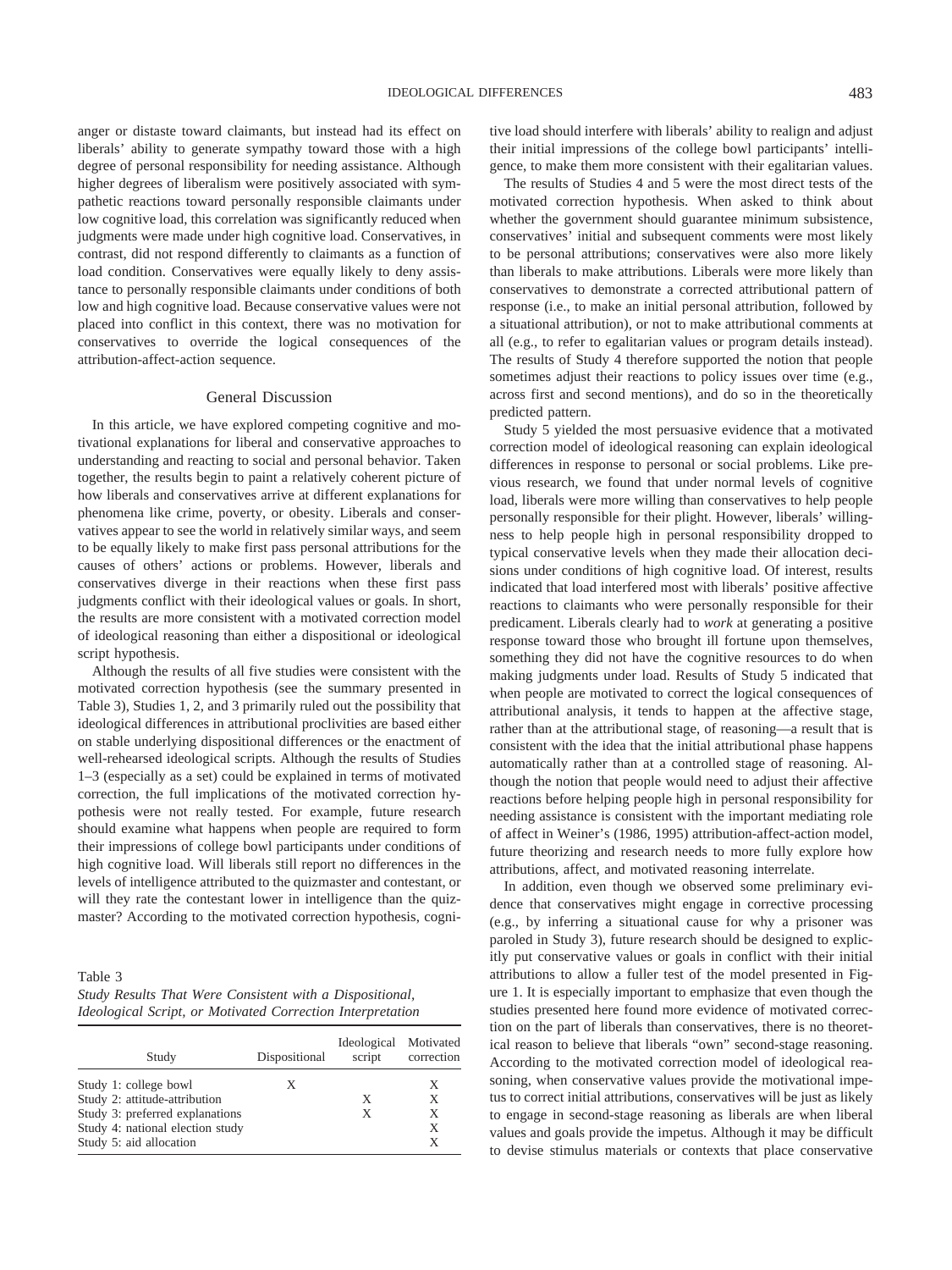values in conflict with initial attributions in domains like social welfare or crime, the parole example provides some hints for how it might be accomplished.

Other possibilities might be to extend analysis to other political concerns besides social policy. For example, one could reasonably guess that conservatives would be more motivated than liberals to take into account situational causes for why Senator Bob Dole lost the 1996 presidential election, President Nixon's behavior in the Watergate scandal, or President George W. Bush's occasional linguistic stumbles. Conversely, liberals should be more motivated than conservatives to invoke situational explanations for why President Carter did not get a second term, some of President Clinton's last-minute pardons, or even his behavior with Monica Lewinsky. Just as people may be motivated to attribute the political misfortunes of their preferred candidates to situational causes, they should also be motivated to make personal attributions for their preferred candidates' successes.

And even if we get some motivated correction in these contexts, an important additional question for future research is investigation of whether value conflict may be motivationally special. Specifically, motivated correction may be more likely when attributions conflict with values than when attributions conflict with preferences. Because values are "oughts" and "shoulds" that are more closely tied to people's self-concepts than their preferences, attributional conclusions that conflict with values may well provide a greater motivational impetus for second-stage reasoning than attributional conclusions that conflict with preferences.

One also might think that getting conservatives to give more thought to why people need help or to related judgmental tasks might lead them to engage in second-stage reasoning. Because limiting cognitive capacity makes liberals more likely to act like conservatives, perhaps increasing the degree of thought people give to an allocation task like the one used in Study 5 might make conservatives behave more like liberals. Supporting the notion that it is not just cognitive capacity or thought that is required to get people to engage in second-stage reasoning, Skitka and Tetlock (1993b, Study 2) found that conservatives withheld help from personally responsible claimants even under conditions that required them to give a great deal of detailed thought to each claimant (i.e., to make detailed individual ratings for each one). Whether participants were required to give a great deal or little thought to claimants did not affect liberals' and conservatives' allocation behavior, despite clear evidence that people made more mindful responses in the thought than the no-thought condition.5 These results, taken together with the results of the work presented in this article, suggest that because conservatives had no motivation to engage in second-stage reasoning in this context, devoting more cognitive resources to thinking about claimants did not lead them to correct their initial reactions toward those personally responsible for their plight. In short, devoting greater degrees of cognitive resources to a decision-making task does not appear to be sufficient to lead to greater levels of motivated correction. People must also be motivated to consider alternative explanations for a given problem or behavior.

There are some interesting implications associated with the direction the evidence presented here is pointing. The motivated correction model of ideological reasoning implies that the default attributional position is a conservative response. When people are busy, tired, or under time constraints, this model predicts that they

will respond on the basis of their initial inferences, which tend to be personal attributions (Gilbert, 1998). Other experimental work supports this implication of the model: It is much easier to get a liberal to behave like a conservative than it is to get a conservative to behave like a liberal. Liberals act like conservatives when resources are scarce, cognitive load is high, and aid serves secondary rather than primary needs (Skitka, 1999; Skitka & Tetlock, 1992, 1993b). Conservatives only act like liberals when they are asked to consider helping a person with IC causes of need who has convincingly reformed (convincing people that the personally responsible have reformed is not an easy feat, see Schwarzer & Weiner, 1991; Skitka & Tetlock, 1993b, Study 3).

Just as the defaults in stereotyping tend to be conservative and status quo maintaining (see Pratto, 1999), so too are the apparent defaults in political reasoning. This might be one of the reasons why conservatives tend to accuse liberals of being "wishy–washy." When liberals are tired or distracted, they may be more likely than conservatives to appear to (or in fact) capitulate simply because they do not have the cognitive resources to continue to engage in correction. Moreover, some research (e.g., Macrae, Bodenhausen, & Milne, 1998) indicates that actively trying to suppress thinking about automatically activated concepts (e.g., stereotypes) leads to rebound effects. Once people stop suppressing the category (either because they are distracted, or the experimenter has released them from suppression instructions), their subsequent judgments have higher levels of stereotypical content than those who never tried to suppress thoughts about the category. If motivated correction involves active suppression of ideologically inconsistent conclusions, liberals may actually express even more extreme conservative reactions than their conservative peers when under load. However, if liberals' reactions are rooted more in an empathic response than active attempts to suppress negative attributions, rebound effects are less likely to occur (Galinsky & Moskowitz, 2000). Future research will need to delve more deeply into which mechanism—suppression or empathy—seems to be driving liberals' corrective processing.

In addition to having important implications for political reasoning, these results also have important implications for attribution theory more generally. For example, even though we know that people tend to make self-serving attributions—that is, to internalize responsibility for their successes and to externalize responsibility for their failures (Jones & Nisbett, 1972)—it may be the case that generating situational explanations for failure is consistently more effortful than generating personal causes for success. Exploring whether personal attributions are more automatic and whether situational attributions are more effortful in more general ways than what were explored here may yield important new insights into basic processes that shape social inference.

Finally, it is important to note that the three hypotheses tested here are not the only ones that could be generated to explain why liberals and conservatives differ in their attributions for social

<sup>5</sup> An "extra" claimant, Person Q, was included on participants' allocation worksheet. However, no Person Q was included in the pool of possible recipients. More people selected Person Q to receive help in the no-thought than the thought condition. Liberals and conservatives, however, were equally likely to demonstrate "mindless" helping of Person Q.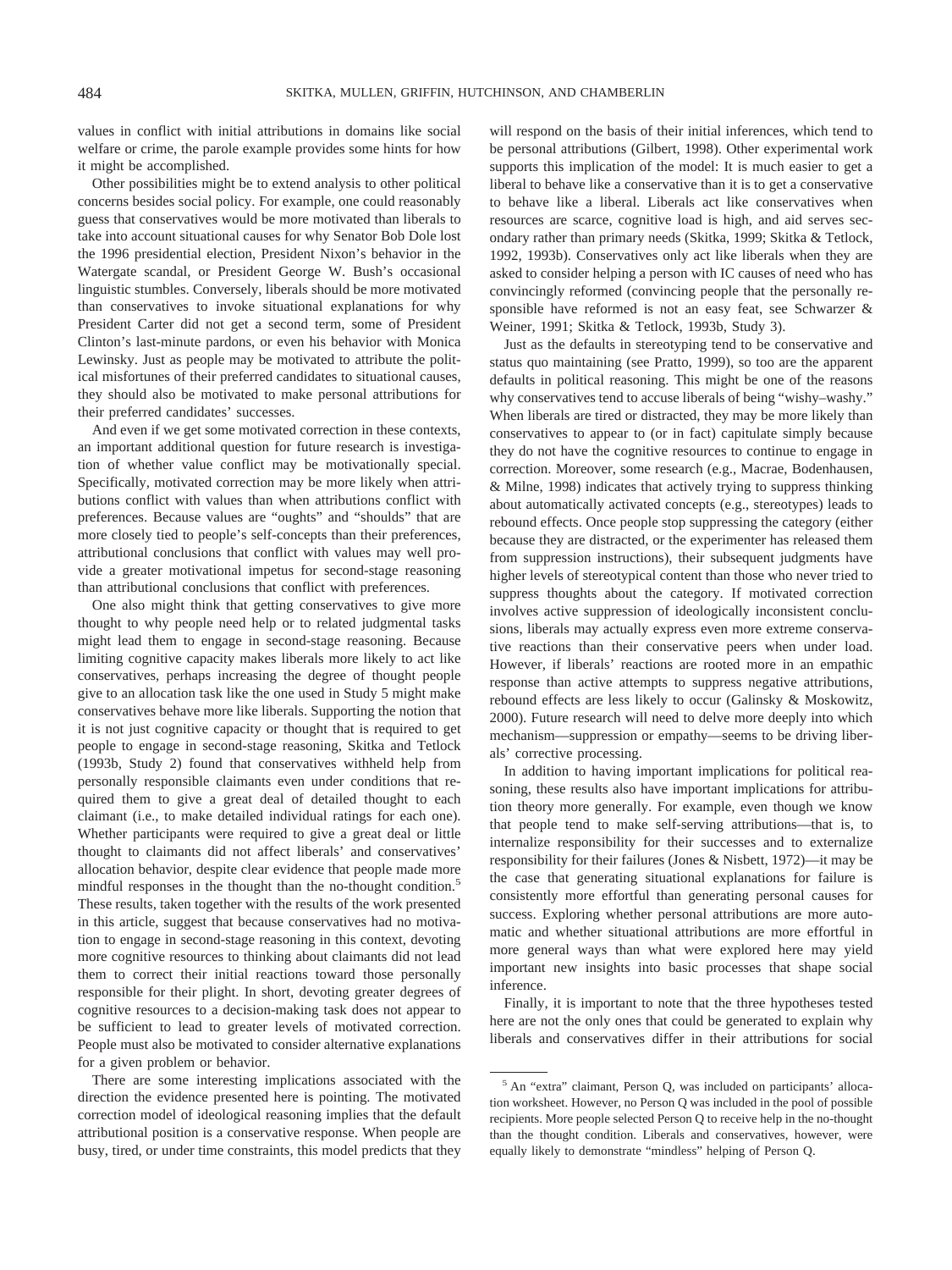problems or in their willingness to help those who are personally responsible for their plight. For example, one might argue that these differences are the result of different tolerances for Type I versus Type II errors. Liberals might believe that failing to correctly attribute the cause of someone's need, and subsequently neglecting to help someone who was in fact deserving, would be a more heinous error than would helping the undeserving. Conservatives, however, might have a lower tolerance for making the reverse error in judgment (ever helping the undeserving). Liberals' and conservatives' differential tendencies to attribute the causes of need to situational or personal causes may therefore be based on differences in the perceived costs of "false positives" or "false negatives" when making helping decisions (cf., Tetlock, 2000).

Moreover, even if personal attributions are the default or automatic inference people make for the causes of others' behavior, and these inferences are only corrected when people have sufficient cognitive resources and motivation to do so, these findings may well be culturally specific. People easily absorb the major elements of political and social culture through processes of socialization and continual reinforcement for upholding norms in any given sociopolitical context (Feldman, 1988). Children in western societies are rewarded for developing more individualistic value orientations, whereas children in many eastern cultures are more likely to be rewarded for developing egalitarian and collectivistic value orientations (Triandis, 1995). Therefore, even though personal causes may be the default attributional conclusion in an American or western political context, the default setting in more collectivistic cultures may be more focused on situational or contextual causes of personal or social problems. The press toward personal attributions in fact appears to be weaker in more collectivistic societies (e.g., Lee, Hallahan, & Herzog, 1996; Markus & Kitayama, 1991; Morris & Peng, 1994).

In closing, the results of the studies presented here provide considerable new insight into the cognitive and motivational underpinnings of ideological reasoning. Further integration of predictions from theories of motivated reasoning and attributional processing has the potential to lead to a number of new directions for research and theorizing in political psychology. In a similar vein, results of studies like these can also inform and extend current theories of attribution and motivated reasoning.

### References

- Adorno, T. W., Frenkel-Brunswik, E., Levinson, D. J., & Sanford, R. N. (1950). *The authoritarian personality.* New York: Harper.
- Alker, H. A., & Poppen, P. J. (1973). Personality and ideology in university students. *Journal of Personality, 41,* 652–671.
- Altemeyer, B. (1988). *Enemies of freedom: Understanding right-wing authoritarianism.* San Francisco: Jossey-Bass.
- Altemeyer, B. (1996). *The authoritarian specter.* Cambridge, MA: Harvard University Press.
- Anderson, C. A., Krull, D. S., & Weiner, B. (1996). Explanations: Processes and consequences. In E. T. Higgins & A. W. Kruglanski (Eds.), *Social psychology: Handbook of basis principles* (pp. 271–296). New York: Guilford Press.
- Bandura, A. (1973). *Aggression: A social learning analysis.* Englewood Cliffs, NJ: Prentice Hall.
- Baron, R. M., & Kenny, D. A. (1986). The moderator-mediator variable distinction in social psychological research: Conceptual, strategic, and statistical considerations. *Journal of Personality and Social Psychology, 51,* 1173–1182.
- Bauman, C., & Skitka, L. J. (2001). [Identifying liberals and conservatives by noting whom they like and dislike]. Unpublished raw data*.*
- Carroll, J., Perkowitz, W., Lurigio, A., & Weaver, K. (1987). Sentencing goals, causal attributions, and personality. *Journal of Personality and Social Psychology, 52,* 107–118.
- Conover, P. J., & Feldman, S. (1981). The origins and meanings of liberal/conservative self-identification. *American Journal of Political Science, 25,* 617–645.
- Cozzarelli, C., Wilkinson, A. V., & Tagler, M. J. (2001). Attitudes toward the poor and attributions for poverty. *Journal of Social Issues, 57,* 207–227.
- Crandall, C. S. (1994). Prejudice against fat people: Ideology and selfinterest*. Journal of Personality and Social Psychology, 66,* 882–894.
- Crandall, C. S. (1995). Do parents discriminate against their heavyweight daughters? *Personality and Social Psychology Bulletin, 21,* 724–735.
- De St. Aubin, E. (1996). Personal ideological polarity*. Journal of Personality and Social Psychology, 71,* 152–165.
- Devine, P. G. (1989). Stereotypes and prejudice: Their automatic and controlled components*. Journal of Personality and Social Psychology, 56,* 5–18.
- Devine, P. G., Monteith, M. J., Zuwerick, R. J., & Elliot, A. J. (1991). Prejudice with and without compunction*. Journal of Personality and Social Psychology, 60,* 817–830.
- Eysenck, H. J. (1971). Social attitudes and social class. *British Journal of Social and Clinical Psychology, 10,* 201–212.
- Feather, N. (1985). Attitudes, values, and attributions: Explanations of unemployment. *Journal of Personality and Social Psychology, 48,* 876– 889.
- Feldman, S. (1988). Structure and consistency in public opinion: The role of core beliefs and values. *American Journal of Political Science, 32,* 416–440.
- Feldman, S., & Zaller, J. (1992). The political culture of ambivalence: Ideological responses to the welfare state. *American Journal of Political Science, 36,* 268–307.
- Festinger, L. (1957). *A theory of cognitive dissonance.* Stanford, CA: Stanford University Press.
- Fischer, C. S, Hout, M., Jankowski, M. S., Lucas, S. R., Swidler, A., & Voss, K. (1996). *Inequality by design: Cracking the bell curve myth.* Princeton, NJ: Princeton University Press*.*
- Funder, D. C. (1987). Errors and mistakes: Evaluating the accuracy of social judgment. *Psychological Bulletin, 101,* 75–90.
- Furnham, A. (1982). Why are the poor always with us? Explanations for poverty in Great Britain. *British Journal of Social Psychology, 21,* 311–322.
- Galinsky, A. D., & Moskowitz, G. B. (2000). Perspective-taking: Decreasing stereotype expression, stereotype accessibility, and in-group favoritism. *Journal of Personality and Social Psychology, 78,* 708–724.
- Gilbert, D. T. (1998). Ordinary personology. In D. T. Gilbert, S. T. Fiske, & G. Lindzey (Eds.), *The handbook of social psychology: Vol. 2* (4th ed., pp. 89–150). New York: McGraw-Hill.
- Gilbert, D. T., & Jones, E. E. (1986). Perceiver-induced constraint: Interpretations of self-generated reality. *Journal of Personality and Social Psychology, 50,* 269–280.
- Gilbert, D. T., & Krull, D. S. (1988). Seeing less and knowing more: The benefits of perceptual ignorance. *Journal of Personality and Social Psychology, 54,* 193–202.
- Gilbert, D. T., Pelham, B. W., & Krull, D. S. (1988). On cognitive busyness: When person perceivers meet persons perceived*. Journal of Personality and Social Psychology, 54,* 733–740.
- Gottfredson, L. S. (1997). Mainstream science on intelligence: An editorial with 52 signatories, history and bibliography. *Intelligence, 24,* 13–23.
- Gould, S. J. (1996). *The mismeasure of man* (Rev. and expanded ed.). New York: Norton.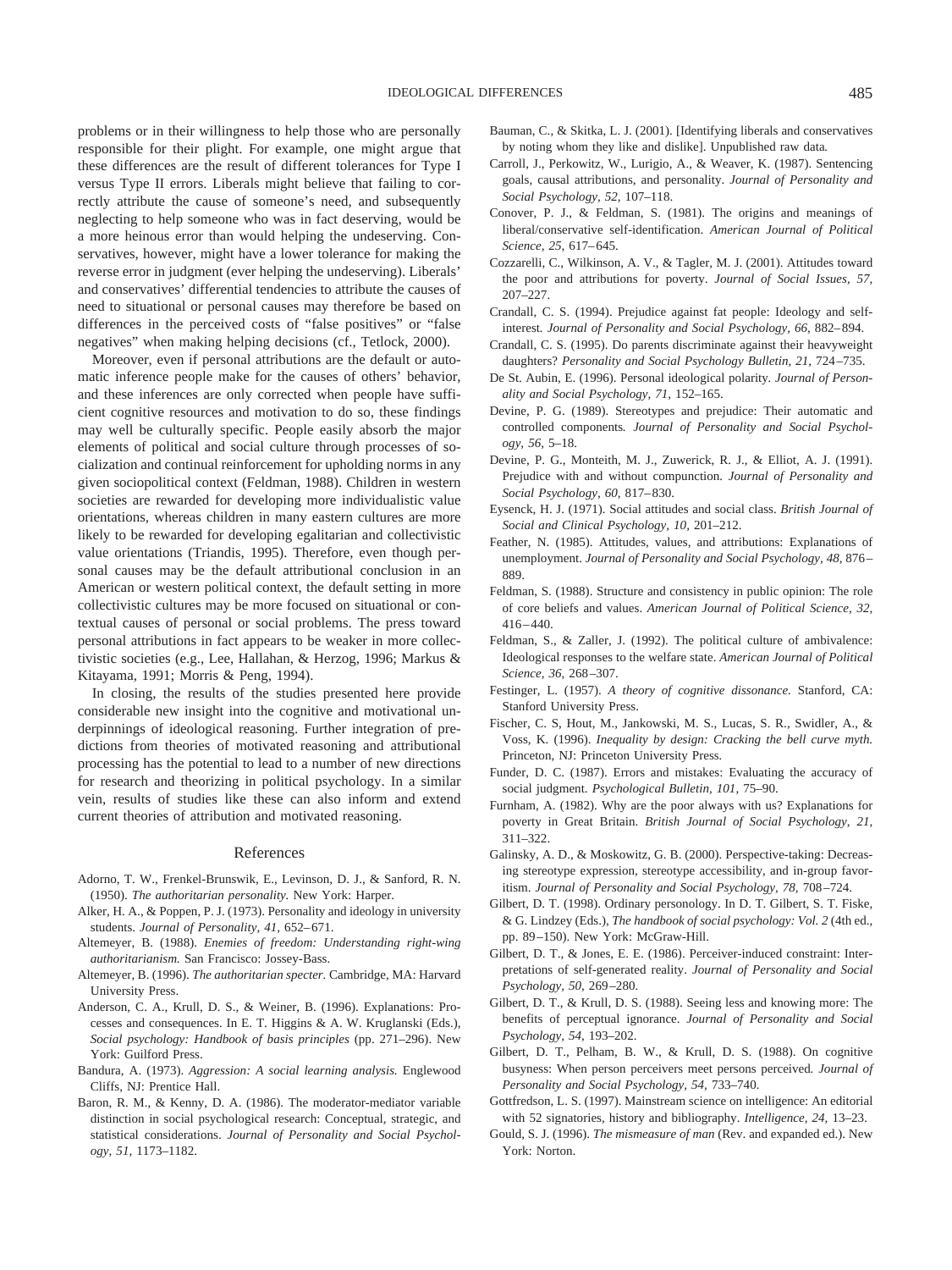- Greenwald, A. G. (1975). Consequences of prejudice against the null hypothesis*. Psychological Bulletin, 82,* 1–20.
- Griffin, W. E., & Oheneba-Sakyi, Y. (1993). Sociodemographic and political correlates of university students' causal attributions for poverty. *Psychological Reports, 73,* 795–800.
- Hayman, R. L., Jr. (1998). *The smart culture: Society, intelligence and the law.* New York: New York University Press.
- Heider, F. (1958). *The psychology of interpersonal relations.* Hillsdale, NJ: Erlbaum.
- Herrnstein, R. J., & Murray, C. (1996). *The bell curve: Intelligence and class structure in American life.* New York: Free Press.
- Hicks, L. E. (1985). Is there a disposition to avoid the fundamental attribution error? *Journal of Research in Personality, 19,* 436–456.
- Hitchens, C. (1994). Let's lose the race (reflection on the wrongheadedness of the resurgent ideology of genetically determined IQ). *New Statesman & Society, 7,* 24*.*
- Hogan, R., & Dickstein, E. (1972). Moral judgments and perceptions of injustice. *Journal of Personality and Social Psychology, 23,* 409–413.
- Jones, E. E., & Harris, V. A. (1967). The attribution of attitudes. *Journal of Experimental Social Psychology, 3,* 1–24.
- Jones, E. E., & Nisbett, R. E. (1972). The actor and the observer: Divergent perceptions of causality. In E. E. Jones, D. E. Kanouse, H. H. Kelley, R. E. Nisbett, S. Valins, & B. Weiner (Eds.), *Attribution: Perceiving the causes of behavior* (pp. 79–94). Morristown, NJ: General Learning Press.
- Kahneman, D., & Tversky, A. (1982). On the study of statistical intuitions. *Cognition, 11,* 123–141.
- Katz, I., & Hass, R. G. (1988). Racial ambivalence and American value conflict: Correlational and priming studies of dual cognitive structures. *Journal of Personality and Social Psychology, 55,* 893–905.
- Kincheloe, J. L., Steinberg, S. R., & Gresson, A. D. (1997). *Measured lies: The bell curve examined.* New York: St. Martin's Press.
- Kite, M. E., Whitley, Jr., B. E., Michael, S. T., & Simon, T. L. (1991, May). *Response to AIDS patients: The roles of source of infection and victim sexual orientation.* Paper presented at the Midwestern Psychological Association, Chicago.
- Kluegel, J. R. (1990). Trends in Whites' explanations of the Black–White gap in socioeconomic status, 1977–1989. *American Sociological Review, 55,* 512–525.
- Kluegel, J. R., & Smith, E. R. (1986). *Beliefs about inequality.* New York: Aldine Publishing.
- Knight, K. (1999). Liberalism and conservatism. In J. P. Robinson, P. R. Shaver, & L. S. Wrightsman (Eds.), *Measures of political attitudes. Measures of social psychological attitudes* (Vol. 2, pp. 59–158). San Diego, CA: Academic Press.
- Lantinga, S. B., & Skitka, L. J. (1996, July). *Antifat attitudes: Reliability, replicability and an extension.* Paper presented at the eighth annual American Psychological Society Conference, San Francisco.
- Lee, F., Hallahan, M., & Herzog, T. (1996). Explaining real-life events: How culture and domain shape attributions. *Personality and Social Psychology Bulletin, 22,* 732–741.
- Levin, I. P., & Chapman, D. P. (1990). Risk taking, frame of reference, and characterization of victim groups in AIDS treatment decisions*. Journal of Experimental Social Psychology, 26,* 421–434.
- Levitin, T. E., & Miller, W. E. (1979). Ideological interpretations of presidential elections. *American Political Science Review, 73,* 751–771.
- Macrae, C. N., Bodenhausen, G. V., & Milne, A. B. (1998). Saying no to unwanted thoughts: Self-focus and the regulation of mental life. *Journal of Personality and Social Psychology, 74,* 578–589.
- Markus, H. R., & Kitayama, S. (1991). Culture and self: Implications for cognition, emotion, and motivation. *Psychological Review, 98,* 224– 253.

McClosky, H., & Chong, D. (1985). Similarities and differences between

left-wing and right-wing radicals. *British Journal of Political Science, 15,* 329–363.

- Milburn, M. A., & Conrad, S. D. (1996). The politics of denial. *The Journal of Psychohistory, 23,* 238–251.
- Miller, A. G., Ashton, W., & Mishal, M. (1990). Beliefs concerning the features of constrained behavior: A basis for the fundamental attribution error*. Journal of Personality and Social Psychology, 59,* 635–650.
- Miller, A. G., Schmidt, D., Meyer, C., & Colella, A. (1984). The perceived value of constrained behavior: Pressures toward biased inference in the attitude attribution paradigm. *Social Psychology Quarterly, 47,* 160– 171.
- Miller, W. E., & The National Election Studies/Center for Political Studies. (1999). American National Election Study, 1988: 1987 pilot study (3rd ICPSR version). Ann Arbor, MI: University of Michigan, Center for Political Studies (Producer), 1999/Inter-University Consortium for Political and Social Research (Distributor), 1999.
- Morris, M. W., & Peng, K. (1994). Culture and cause: American and Chinese attributions for social and physical events. *Journal of Personality and Social Psychology, 67,* 949–971.
- Pellegrini, R. J., Queirolo, S. S., Monarrez, V. E., & Valenzuela, D. M. (1997). Political identification and perceptions of homelessness: Attributed causality and attitudes on public policy. *Psychological Reports, 80,* 1139–1148.
- Petty, R. E., & Wegener, D. T. (1993). Flexible correction processes in social judgment: Correcting from context-induced contrast. *Journal of Experimental Social Psychology, 29,* 137–165.
- Pratto, F. (1999). The puzzle of continuing group inequality: Piecing together psychological, social, and cultural forces in social dominance theory. *Advances in Experimental Social Psychology, 31,* 191–263.
- Robitaille, D. F., & Robeck, E. C. (1995). Distorted vision: Education as seen through the bell curve. *Alberta Journal of Educational Research, 41,* 367–376*.*
- Rosenthal, S. J. (1995). The pioneer fund: Financier of fascist research. *American Behavioral Scientist, 39,* 44–61.
- Ross, L. (1977). The intuitive psychologist and his shortcomings. In L. Berkowitz (Ed.), *Advances in experimental social psychology* (Vol. 10, pp. 173–220). San Diego, CA: Academic Press.
- Schwarzer, R., & Weiner, B. (1991). Stigma controllability and coping as predictors of emotions and social support. *Journal of Social and Personality Relationships, 8,* 133–140.
- Sears, D. O. (1986). College sophomores in the laboratory: Influences of a narrow data base on social psychology's view of human nature. *Journal of Personality and Social Psychology, 51,* 515–530.
- Skitka, L. J. (1999). Ideological and attributional boundaries on public compassion: Reactions to individuals and communities affected by a natural disaster*. Personality and Social Psychology Bulletin, 25,* 793– 808.
- Skitka, L. J., McMurray, P. J., & Burroughs, T. E. (1991). Willingness to provide post-war aid to Iraq and Kuwait: An application of the contingency model of distributive justice. *Contemporary Social Psychology, 15,* 179–188.
- Skitka, L. J., & Tetlock, P. E. (1992). Allocating scarce resources: A contingency model of distributive justice. *Journal of Experimental Social Psychology, 28,* 33–37.
- Skitka, L. J., & Tetlock, P. E. (1993a). Of ants and grasshoppers: The political psychology of allocating public assistance. In B. Mellers & J. Baron (Eds.), *Psychological perspectives in justice* (pp. 205–233). New York: Cambridge University Press.
- Skitka, L. J., & Tetlock, P. E. (1993b). Providing public assistance: Cognitive and motivational processes underlying liberal and conservative policy preferences. *Journal of Personality and Social Psychology, 65,* 1205–1223.
- Sniderman, P. M., Hagen, M. G., Tetlock, P. E., & Brady, H. E. (1986).